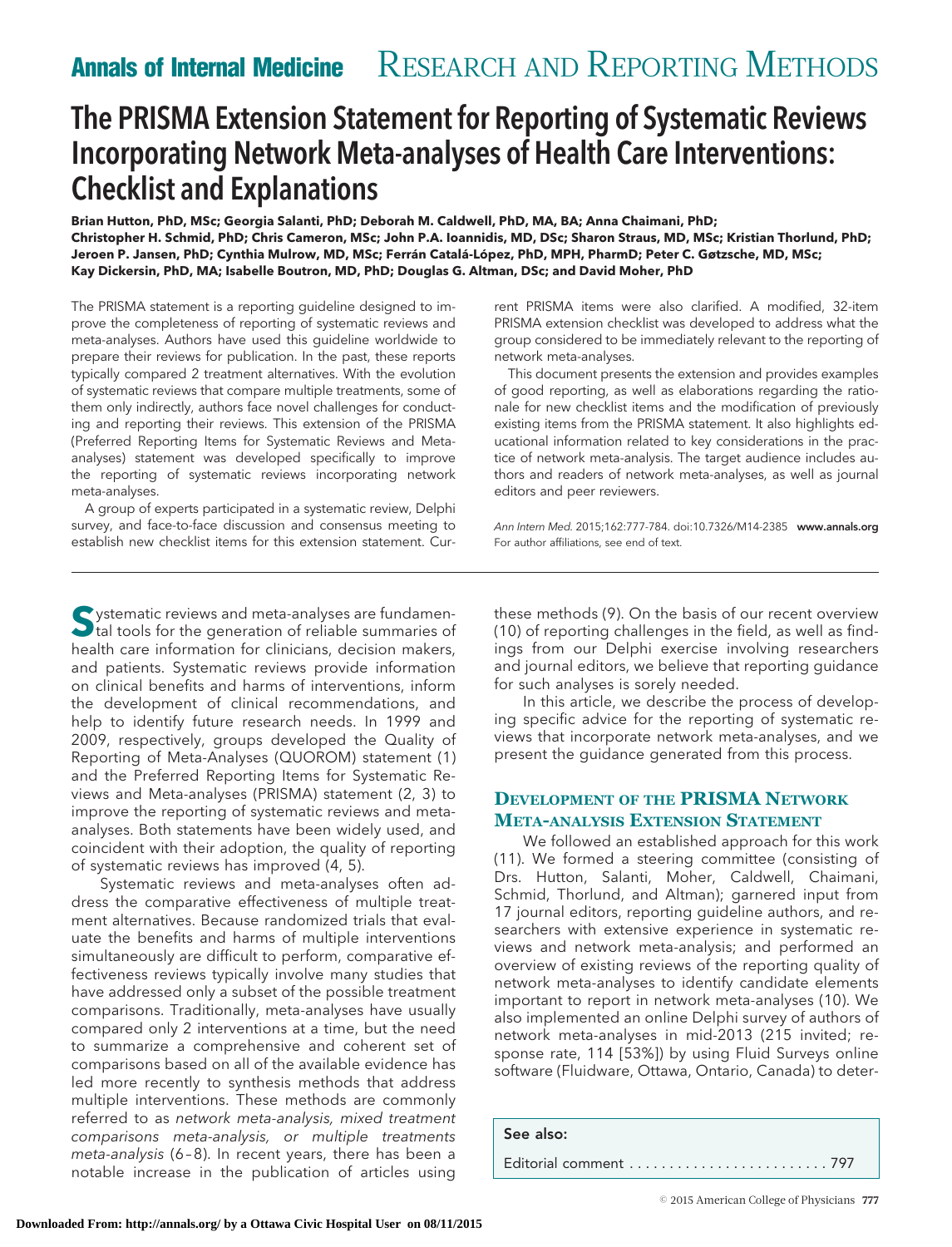mine consensus items for which either a new checklist item or an elaboration statement would be required, and to identify specific topics requiring further discussion.

Next, we held a 1-day, face-to-face meeting to discuss the structure of the extension statement, topics requiring further consideration, and publication strategy. After this meeting, members of the steering committee and some of the meeting participants were invited to contribute specific components for this guidance. All participants reviewed drafts of the report.

# **SCOPE OF THIS EXTENSION STATEMENT**

This document provides reporting guidance primarily intended for authors, peer reviewers, and editors. It may also help clinicians, technology assessment practitioners, and patients understand and interpret network meta-analyses. We also aim to help readers develop a greater understanding of core concepts, terminology, and issues associated with network meta-analysis.

This document is not intended to be prescriptive about how network meta-analyses should be conducted or interpreted; considerable literature addressing such matters is available (6, 12–51). Instead, we seek to provide guidance on important information to be included in reports of systematic reviews that address networks of multiple treatment comparisons. For specific checklist items where we have suggested modification of instructions from the PRISMA statement, we have included examples of potential approaches for reporting different types of information. However, modified approaches to those presented here may also be feasible.

# **HOW TO USE THIS DOCUMENT**

This document describes modifications of checklist items from the original PRISMA statement for systematic reviews incorporating network meta-analyses. It also describes new checklist items that are important for transparent reporting of such reviews. We present an integrated checklist of 32 items, along with elaborations that demonstrate good reporting practice. The elaboration (Appendix, available at [www.annals.org\)](http://www.annals.org) describes each item and presents examples for new or modified items. Although new items have been added in what was deemed the most logical place in the core PRISMA checklist, we do not prescribe an order in which these must be addressed. The elaboration also includes 5 boxes that highlight methodological considerations for network meta-analysis.

The Table presents the PRISMA network analysis checklist that authors may use for tracking inclusion of key elements in reports of network meta-analyses. The checklist has been structured to present core PRISMA items and modifications of these items where needed, as well as new checklist items specific to network metaanalysis. Checklist items are designated "New Item" in the main text if they address a particular aspect of reporting that is novel to network meta-analyses; these are labeled S1 through S5. The heading "Addition" indicates discussion of an issue that was covered by the original PRISMA statement but requires additional considerations for reviews incorporating network metaanalyses. Examples with elaborations have been provided for checklist items in these 2 categories.

# **WHAT IS A TREATMENT NETWORK?**

Systematic reviews comparing the benefits and harms of multiple treatments are more complex than those comparing only 2 treatments. To present their underlying evidence base, reviews involving a network meta-analysis commonly include a graph of the network to summarize the numbers of studies that compared the different treatments and the numbers of patients who have been studied for each treatment (Figure 1). This network graph consists of nodes (points representing the competing interventions) and edges (adjoining lines between the nodes that show which interventions have been compared among the included studies). The sizes of the nodes and the thicknesses of the edges in network graphs typically represent the amounts of respective evidence for specific nodes and comparisons. Sometimes, additional edges are added to distinguish comparisons that may be part of multigroup studies that compare more than 2 treatments.

The graphs also allow readers to note particular features of the shape of a treatment network. This includes the identification of closed loops in the network; a closed loop is present in a treatment network when 3 or more comparators are connected to each other through a polygon, as in Figure 1 for treatments A, B, and C. This shows that treatments A, B, and C have all been compared against each other in existing studies, and thus each comparison in the closed loop (AB, AC, BC) is informed by both direct and indirect evidence (see the Box for definitions of direct and indirect evidence and Figure 2 for a graphical representation of terms in the Box).

#### **DISCUSSION**

All phases of the clinical research cycle generate considerable waste, from posing irrelevant questions to inappropriate study methods, bad reporting, and inadequate dissemination of the completed report. Poor reporting is not an esoteric issue. It can introduce biased estimates of an intervention's effectiveness and thus affect patient care and decision making. Journals regularly publish new evidence regarding some aspect of inadequate reporting (52). Improving the completeness and transparency of reporting research is a lowhanging fruit to help reduce waste, and possibly explains the rise in developing reporting guidelines (53, 54) and such initiatives as the EQUATOR Network.

The PRISMA statement was aimed at improving the reporting of traditional pairwise systematic reviews and meta-analyses; it has been endorsed by hundreds of

**778** Annals of Internal Medicine • Vol. 162 No. 11 • 2 June 2015 www.annals.org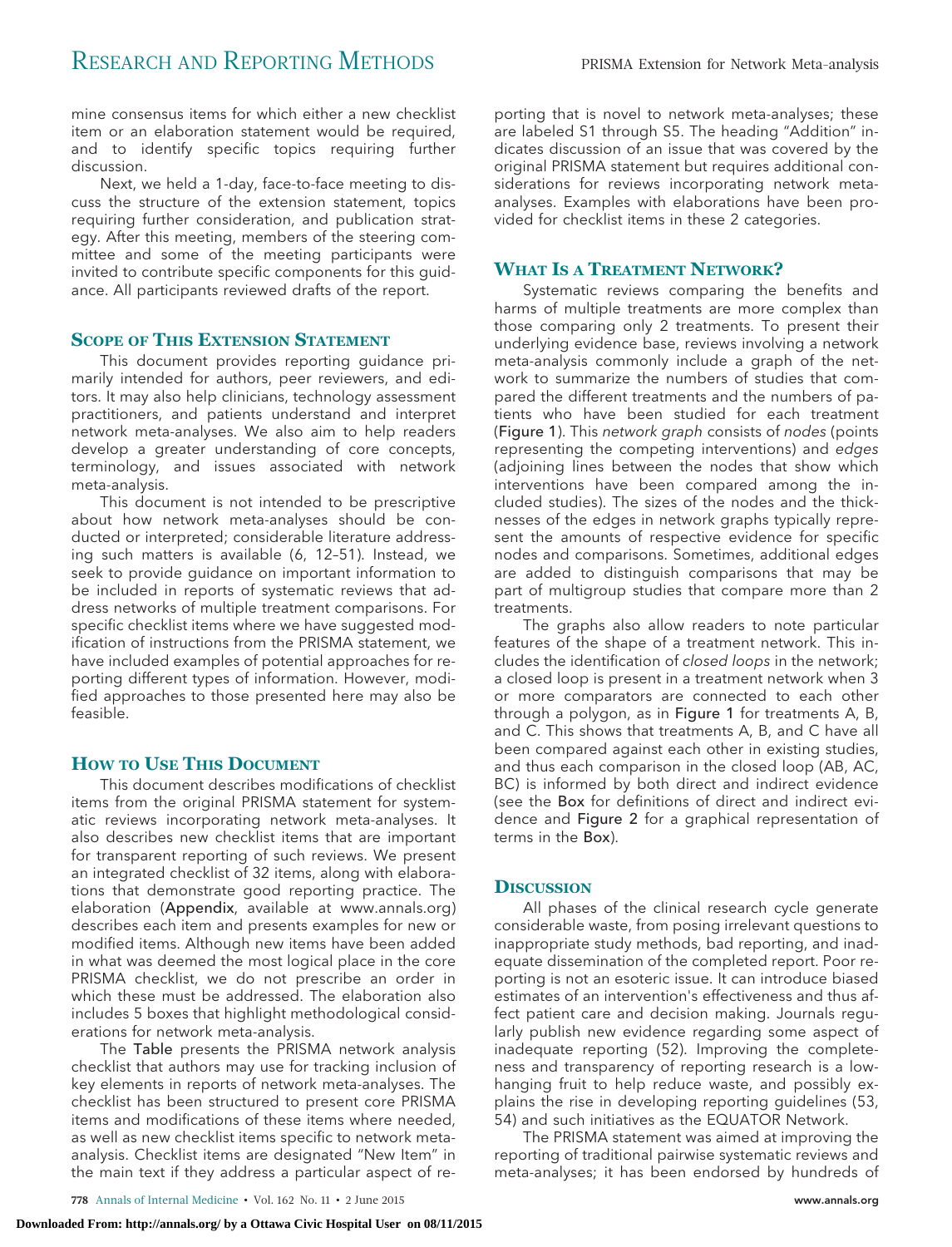| <b>Section/Topic</b>                      | Item $#*$      | Checklist Item†                                                                                                                                                                                                                                                                                                                                                                                                                                                                                                                                                                                                                                                                                                                                   | Reported<br>on Page # |
|-------------------------------------------|----------------|---------------------------------------------------------------------------------------------------------------------------------------------------------------------------------------------------------------------------------------------------------------------------------------------------------------------------------------------------------------------------------------------------------------------------------------------------------------------------------------------------------------------------------------------------------------------------------------------------------------------------------------------------------------------------------------------------------------------------------------------------|-----------------------|
| <b>TITLE</b>                              |                |                                                                                                                                                                                                                                                                                                                                                                                                                                                                                                                                                                                                                                                                                                                                                   |                       |
| Title                                     |                | Identify the report as a systematic review incorporating a network meta-analysis (or related form of<br>meta-analysis).                                                                                                                                                                                                                                                                                                                                                                                                                                                                                                                                                                                                                           |                       |
| <b>ABSTRACT</b>                           |                |                                                                                                                                                                                                                                                                                                                                                                                                                                                                                                                                                                                                                                                                                                                                                   |                       |
| Structured summary                        | $\overline{c}$ | Provide a structured summary including, as applicable:<br>Background: main objectives<br>Methods: data sources; study eligibility criteria, participants, and interventions; study appraisal;<br>and synthesis methods, such as network meta-analysis.<br>Results: number of studies and participants identified; summary estimates with corresponding<br>confidence/credible intervals; treatment rankings may also be discussed. Authors may choose<br>to summarize pairwise comparisons against a chosen treatment included in their analyses for<br>brevity.<br>Discussion/Conclusions: limitations; conclusions and implications of findings.<br>Other: primary source of funding; systematic review registration number with registry name. |                       |
| <b>INTRODUCTION</b>                       |                |                                                                                                                                                                                                                                                                                                                                                                                                                                                                                                                                                                                                                                                                                                                                                   |                       |
| Rationale                                 | 3              | Describe the rationale for the review in the context of what is already known, including mention of<br>why a network meta-analysis has been conducted.                                                                                                                                                                                                                                                                                                                                                                                                                                                                                                                                                                                            |                       |
| Objectives                                | 4              | Provide an explicit statement of questions being addressed, with reference to participants,<br>interventions, comparisons, outcomes, and study design (PICOS).                                                                                                                                                                                                                                                                                                                                                                                                                                                                                                                                                                                    |                       |
| <b>METHODS</b>                            |                |                                                                                                                                                                                                                                                                                                                                                                                                                                                                                                                                                                                                                                                                                                                                                   |                       |
| Protocol and<br>registration              | 5              | Indicate whether a review protocol exists and if and where it can be accessed (e.g., Web address);<br>and, if available, provide registration information, including registration number.                                                                                                                                                                                                                                                                                                                                                                                                                                                                                                                                                         |                       |
| Eligibility criteria                      | 6              | Specify study characteristics (e.g., PICOS, length of follow-up) and report characteristics (e.g.,<br>years considered, language, publication status) used as criteria for eligibility, giving rationale.<br>Clearly describe eligible treatments included in the treatment network, and note whether any<br>have been clustered or merged into the same node (with justification).                                                                                                                                                                                                                                                                                                                                                               |                       |
| Information sources                       | 7              | Describe all information sources (e.g., databases with dates of coverage, contact with study<br>authors to identify additional studies) in the search and date last searched.                                                                                                                                                                                                                                                                                                                                                                                                                                                                                                                                                                     |                       |
| Search                                    | 8              | Present full electronic search strategy for at least one database, including any limits used, such that<br>it could be repeated.                                                                                                                                                                                                                                                                                                                                                                                                                                                                                                                                                                                                                  |                       |
| Study selection                           | 9              | State the process for selecting studies (i.e., screening, eligibility, included in systematic review,<br>and, if applicable, included in the meta-analysis).                                                                                                                                                                                                                                                                                                                                                                                                                                                                                                                                                                                      |                       |
| Data collection process                   | 10             | Describe method of data extraction from reports (e.g., piloted forms, independently, in duplicate)<br>and any processes for obtaining and confirming data from investigators.                                                                                                                                                                                                                                                                                                                                                                                                                                                                                                                                                                     |                       |
| Data items                                | 11             | List and define all variables for which data were sought (e.g., PICOS, funding sources) and any<br>assumptions and simplifications made.                                                                                                                                                                                                                                                                                                                                                                                                                                                                                                                                                                                                          |                       |
| Geometry of the<br>network                | S <sub>1</sub> | Describe methods used to explore the geometry of the treatment network under study and<br>potential biases related to it. This should include how the evidence base has been graphically<br>summarized for presentation, and what characteristics were compiled and used to describe<br>the evidence base to readers.                                                                                                                                                                                                                                                                                                                                                                                                                             |                       |
| Risk of bias within<br>individual studies | 12             | Describe methods used for assessing risk of bias of individual studies (including specification of<br>whether this was done at the study or outcome level), and how this information is to be used<br>in any data synthesis.                                                                                                                                                                                                                                                                                                                                                                                                                                                                                                                      |                       |
| Summary measures                          | 13             | State the principal summary measures (e.g., risk ratio, difference in means). Also describe the use<br>of additional summary measures assessed, such as treatment rankings and surface under the<br>cumulative ranking curve (SUCRA) values, as well as modified approaches used to present<br>summary findings from meta-analyses.                                                                                                                                                                                                                                                                                                                                                                                                               |                       |
| Planned methods of<br>analysis            | 14             | Describe the methods of handling data and combining results of studies for each network<br>meta-analysis. This should include, but not be limited to:<br>Handling of multigroup trials;<br>Selection of variance structure;<br>Selection of prior distributions in Bayesian analyses; and<br>Assessment of model fit.                                                                                                                                                                                                                                                                                                                                                                                                                             |                       |
| Assessment of<br>inconsistency            | S <sub>2</sub> | Describe the statistical methods used to evaluate the agreement of direct and indirect evidence in<br>the treatment network(s) studied. Describe efforts taken to address its presence when found.                                                                                                                                                                                                                                                                                                                                                                                                                                                                                                                                                |                       |
| Risk of bias across<br>studies            | 15             | Specify any assessment of risk of bias that may affect the cumulative evidence (e.g., publication<br>bias, selective reporting within studies).                                                                                                                                                                                                                                                                                                                                                                                                                                                                                                                                                                                                   |                       |
| Additional analyses                       | 16             | Describe methods of additional analyses if done, indicating which were prespecified. This may<br>include, but not be limited to, the following:<br>Sensitivity or subgroup analyses;<br>Meta-regression analyses;<br>Alternative formulations of the treatment network; and<br>Use of alternative prior distributions for Bayesian analyses (if applicable).                                                                                                                                                                                                                                                                                                                                                                                      |                       |

*Table.* Checklist of Items to Include When Reporting a Systematic Review Involving a Network Meta-analysis

(Continued on following page)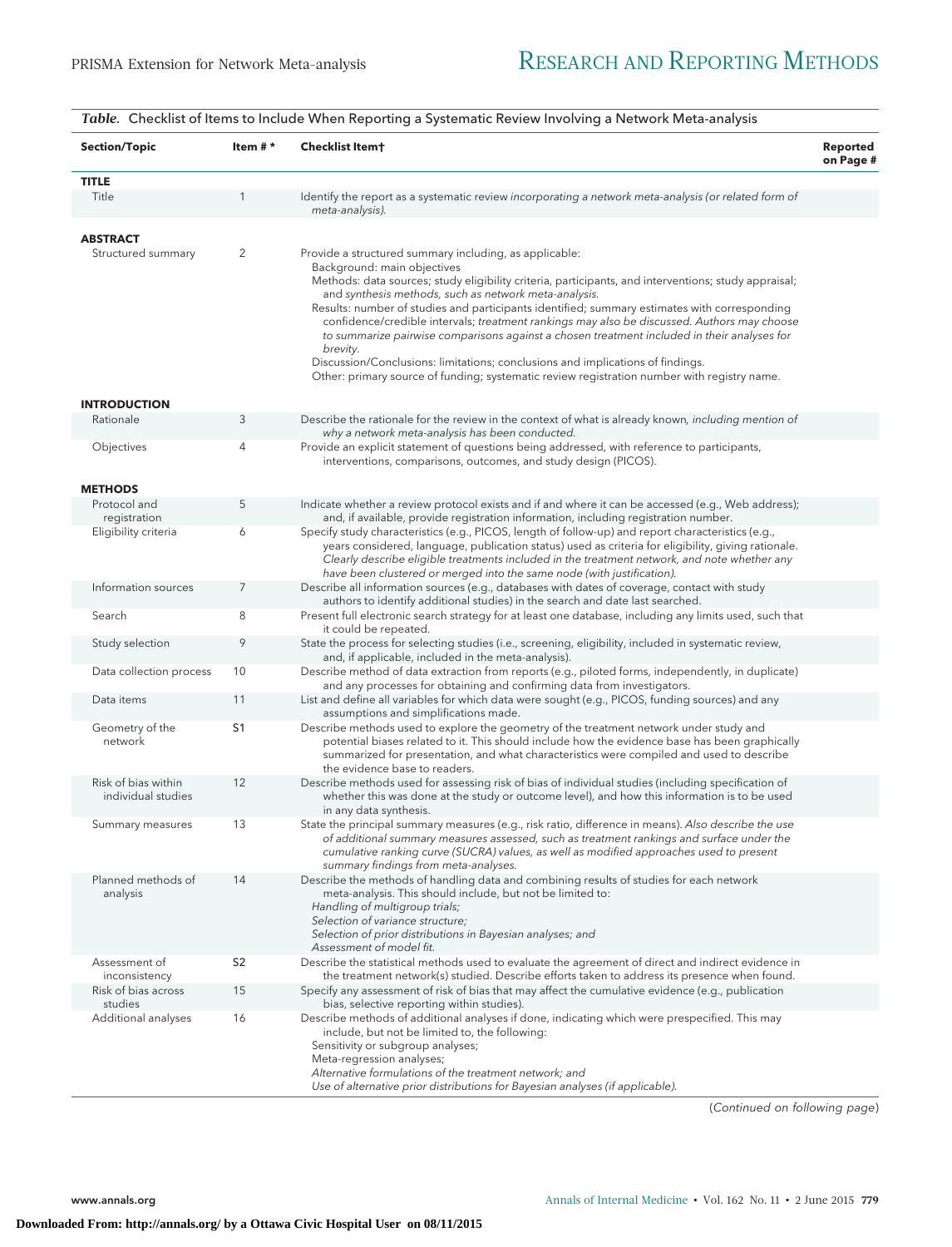| Table-Continued                      |                |                                                                                                                                                                                                                                                                                                                                                                                                                                                                    |                       |
|--------------------------------------|----------------|--------------------------------------------------------------------------------------------------------------------------------------------------------------------------------------------------------------------------------------------------------------------------------------------------------------------------------------------------------------------------------------------------------------------------------------------------------------------|-----------------------|
| <b>Section/Topic</b>                 | Item $#*$      | <b>Checklist Itemt</b>                                                                                                                                                                                                                                                                                                                                                                                                                                             | Reported<br>on Page # |
| <b>RESULTS‡</b>                      |                |                                                                                                                                                                                                                                                                                                                                                                                                                                                                    |                       |
| Study selection                      | 17             | Give numbers of studies screened, assessed for eligibility, and included in the review, with<br>reasons for exclusions at each stage, ideally with a flow diagram.                                                                                                                                                                                                                                                                                                 |                       |
| Presentation of<br>network structure | S <sub>3</sub> | Provide a network graph of the included studies to enable visualization of the geometry of the<br>treatment network.                                                                                                                                                                                                                                                                                                                                               |                       |
| Summary of network<br>geometry       | S <sub>4</sub> | Provide a brief overview of characteristics of the treatment network. This may include commentary<br>on the abundance of trials and randomized patients for the different interventions and<br>pairwise comparisons in the network, gaps of evidence in the treatment network, and<br>potential biases reflected by the network structure.                                                                                                                         |                       |
| Study characteristics                | 18             | For each study, present characteristics for which data were extracted (e.g., study size, PICOS,<br>follow-up period) and provide the citations.                                                                                                                                                                                                                                                                                                                    |                       |
| Risk of bias within<br>studies       | 19             | Present data on risk of bias of each study and, if available, any outcome level assessment.                                                                                                                                                                                                                                                                                                                                                                        |                       |
| Results of individual<br>studies     | 20             | For all outcomes considered (benefits or harms), present, for each study: 1) simple summary data<br>for each intervention group, and 2) effect estimates and confidence intervals. Modified<br>approaches may be needed to deal with information from larger networks.                                                                                                                                                                                             |                       |
| Synthesis of results                 | 21             | Present results of each meta-analysis done, including confidence/credible intervals. In larger<br>networks, authors may focus on comparisons versus a particular comparator (e.g., placebo or<br>standard care), with full findings presented in an appendix. League tables and forest plots may<br>be considered to summarize pairwise comparisons. If additional summary measures were<br>explored (such as treatment rankings), these should also be presented. |                       |
| Exploration for<br>inconsistency     | S <sub>5</sub> | Describe results from investigations of inconsistency. This may include such information as<br>measures of model fit to compare consistency and inconsistency models, P values from<br>statistical tests, or summary of inconsistency estimates from different parts of the treatment<br>network.                                                                                                                                                                  |                       |
| Risk of bias across<br>studies       | 22             | Present results of any assessment of risk of bias across studies for the evidence base being<br>studied.                                                                                                                                                                                                                                                                                                                                                           |                       |
| Results of additional<br>analyses    | 23             | Give results of additional analyses, if done (e.g., sensitivity or subgroup analyses, meta-regression<br>analyses, alternative network geometries studied, alternative choice of prior distributions for<br>Bayesian analyses, and so forth).                                                                                                                                                                                                                      |                       |
| <b>DISCUSSION</b>                    |                |                                                                                                                                                                                                                                                                                                                                                                                                                                                                    |                       |
| Summary of evidence                  | 24             | Summarize the main findings, including the strength of evidence for each main outcome; consider<br>their relevance to key groups (e.g., health care providers, researchers, and policymakers).                                                                                                                                                                                                                                                                     |                       |
| Limitations                          | 25             | Discuss limitations at study and outcome level (e.g., risk of bias), and at review level (e.g.,<br>incomplete retrieval of identified research, reporting bias). Comment on the validity of the<br>assumptions, such as transitivity and consistency. Comment on any concerns regarding<br>network geometry (e.g., avoidance of certain comparisons).                                                                                                              |                       |
| Conclusions                          | 26             | Provide a general interpretation of the results in the context of other evidence, and implications<br>for future research.                                                                                                                                                                                                                                                                                                                                         |                       |
| <b>FUNDING</b>                       |                |                                                                                                                                                                                                                                                                                                                                                                                                                                                                    |                       |
| Funding                              | 27             | Describe sources of funding for the systematic review and other support (e.g., supply of data); role<br>of funders for the systematic review. This should also include information regarding whether<br>funding has been received from manufacturers of treatments in the network and/or whether<br>some of the authors are content experts with professional conflicts of interest that could affect<br>use of treatments in the network.                         |                       |

\* Boldface indicates new items to this checklist.

† Text in italics indicates wording specific to reporting of network meta-analyses that has been added to guidance from the PRISMA statement.

‡ Authors may wish to plan for use of appendices to present all relevant information in full detail for items in this section.

journals and editorial groups. Some extensions have been developed, including PRISMA for reporting abstracts (55) and equity (56). Other extensions are in various stages of development, including those for individual patient–data meta-analyses and harms.

Here, we describe a PRISMA extension for reporting network meta-analyses, which includes a 32-item checklist and flow diagram. This extension adds 5 new items that authors should consider when reporting a network meta-analysis, as well as 11 modifications to existing PRISMA items. Some of these are minor, whereas others are more complex, such as items 20 and 21, which ask authors to describe the results of individual studies and the corresponding syntheses thereof.

For network meta-analysis, in which it is likely that more studies and treatments will be included compared with traditional pairwise reviews, this added reporting might require authors to prepare several supplemental files as part of the manuscript submission process. Journal editors will need to make allowances for these additional materials.

Certain modifications included in some of the checklist items (for example, assessment of model fit, rationale for lumping of interventions, and presentation of tabulated study characteristics) involve considerations that are equally applicable to traditional metaanalyses of 2 treatments. Although it could be suggested that these do not warrant listing as modifications, we believe this is worthwhile; several of these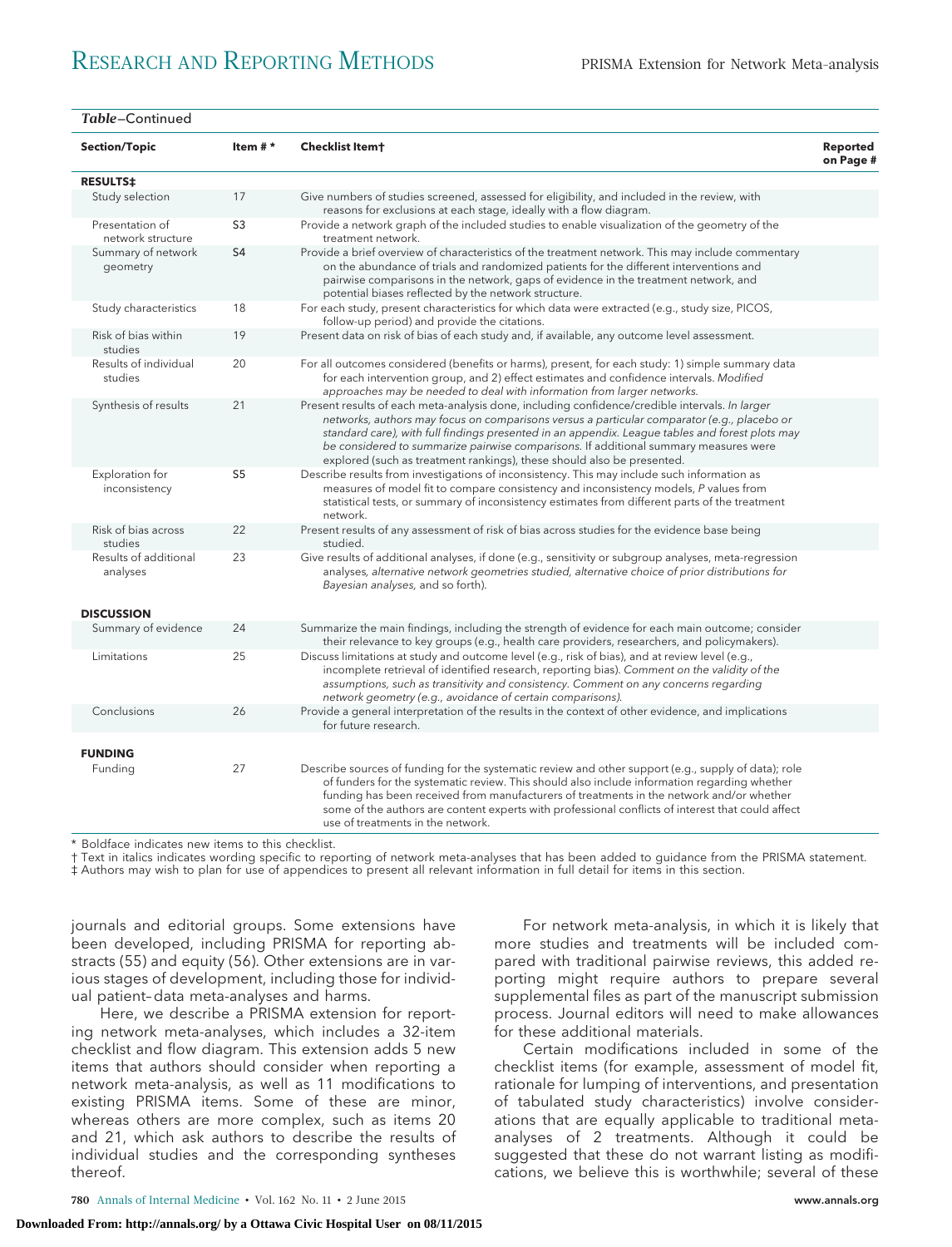



A network graph presenting the evidence base for a hypothetical review of 4 interventions is shown. Treatments are represented by nodes and head-to-head studies between treatments are represented by edges. The sizes of edges and nodes are used to visually depict the available numbers of studies comparing interventions and the numbers of patients studied with each treatment.

items were not explicitly addressed in the PRISMA statement and could be more commonly encountered when dealing with networks of treatments. Several coauthors of this reporting guidance are also members of the authorship team of the PRISMA statement and will bring these items forward when the PRISMA statement is updated in the future.

Optimally, we would like journals to endorse this extension in much the same way they have done for the PRISMA statement. Endorsement is probably best achieved through unambiguous language in the journal's instructions to authors; example wording is provided in the Appendix.

Endorsement is important, but it is less potent without implementation. At the simplest level, implementation can involve asking authors to populate the PRISMA network meta-analysis checklist with appropriate text from their report, and not accepting a submission unless this is provided. Some editors—particularly of those smaller journals, where most systematic reviews are published (57)—may perceive any endorsement and implementation as a barrier to receiving network metaanalyses reports. There are few data to support this perception. Editors can promote reporting guideline endorsement and implementation as an important way to improve the completeness and transparency of what they publish (58, 59), thus upholding one of the central tenets of the Declaration of Helsinki (60). In addition, this will reduce waste in reporting research.

There has been a steep upward trajectory of published network meta-analysis (8, 9) and methods research as the field rapidly gains momentum and interest. To help keep this PRISMA extension as up-to-date and evidence-based as possible, we invite readers to let us know about emerging evidence to help inform future updates.

# PRISMA Extension for Network Meta-analysis RESEARCH AND REPORTING METHODS

From Ottawa Hospital Research Institute, Ottawa, Ontario, Canada; University of Ioannina, Ioannina, Greece; School of Social and Community Medicine, University of Bristol, Bristol, United Kingdom; Center for Evidence-Based Medicine, Brown University School of Public Health, Providence, Rhode Island; Meta-Research Innovation Center at Stanford (METRICS), Stanford University, Stanford, California; Li Ka Shing Knowledge Institute of St. Michaels Hospital and University of Toronto, Toronto, Ontario, Canada; McMaster University, Hamilton, Ontario, Canada; Tufts University School of Medicine, Boston, Massachusetts; American College of Physicians, Philadelphia, Pennsylvania; Spanish Medicines and Healthcare Products Agency, Madrid, Spain, Nordic Cochrane Centre, Copenhagen, Denmark; Johns Hopkins Bloomberg School of Public Health, Baltimore, Maryland; INSERM, L'Université Paris Descartes, Paris, France; and Centre for Statistics in Medicine and University of Oxford, Oxford, United Kingdom.

**Financial Support:** By the Canadian Agency for Drugs and Technologies in Health and Pfizer Canada for the development of this work. Dr. Hutton is supported by a New Investigator Award from the Canadian Institutes of Health Research and the Drug Safety and Effectiveness Network. Dr. Caldwell is supported by a Medical Research Council Population Health Science Fellowship award (G0902118). Mr. Cameron is a recipient of a Vanier Canada Graduate Scholarship from the Canadian Institutes of Health Research (funding reference number CGV 121171) and is a trainee on the Canadian Institutes of Health Research Drug Safety and Effectiveness Net-

## *Box.* Terminology: Reviews With Networks of Multiple **Treatments**

Different terms have been used to identify systematic reviews that incorporate a network of multiple treatment comparisons. A brief overview of common terms follows.

*Indirect treatment comparison*: Comparison of 2 interventions for which studies against a common comparator, such as placebo or a standard treatment, are available (i.e., indirect information). The direct treatment effects of each intervention against the common comparator (i.e., treatment effects from a comparison of interventions made within a study) may be used to estimate an indirect treatment comparison between the 2 interventions (**Figure 2**, *top panel*). An indirect treatment comparison (ITC) may also involve multiple links. For example, in the middle panel of **Figure 2**, treatments B and D may be compared indirectly on the basis of studies encompassing comparisons of B versus C, A versus C, and A versus D.

*Network meta-analysis or mixed treatment comparison:* These terms, which are often used interchangeably, refer to situations involving the simultaneous comparison of 3 or more interventions. Any network of treatments consisting of strictly unclosed loops can be thought of as a series of ITCs (**Figure 2**, *top and middle panels*). In mixed treatment comparisons, both direct and indirect information is available to inform the effect size estimates for at least some of the comparisons; visually, this is shown by closed loops in a network graph (**Figure 2**, *bottom panel*). Closed loops are not required to be present for every comparison under study. "Network meta-analysis" is an inclusive term that incorporates the scenarios of both indirect and mixed treatment comparisons.

*Network geometry evaluation*: The description of characteristics of the network of interventions, which may include use of numerical summary statistics. This does not involve quantitative synthesis to compare treatments. This evaluation describes the current evidence available for the competing interventions to identify gaps and potential bias. Network geometry is described further in **Appendix Box 4**  (available at www.annals.org).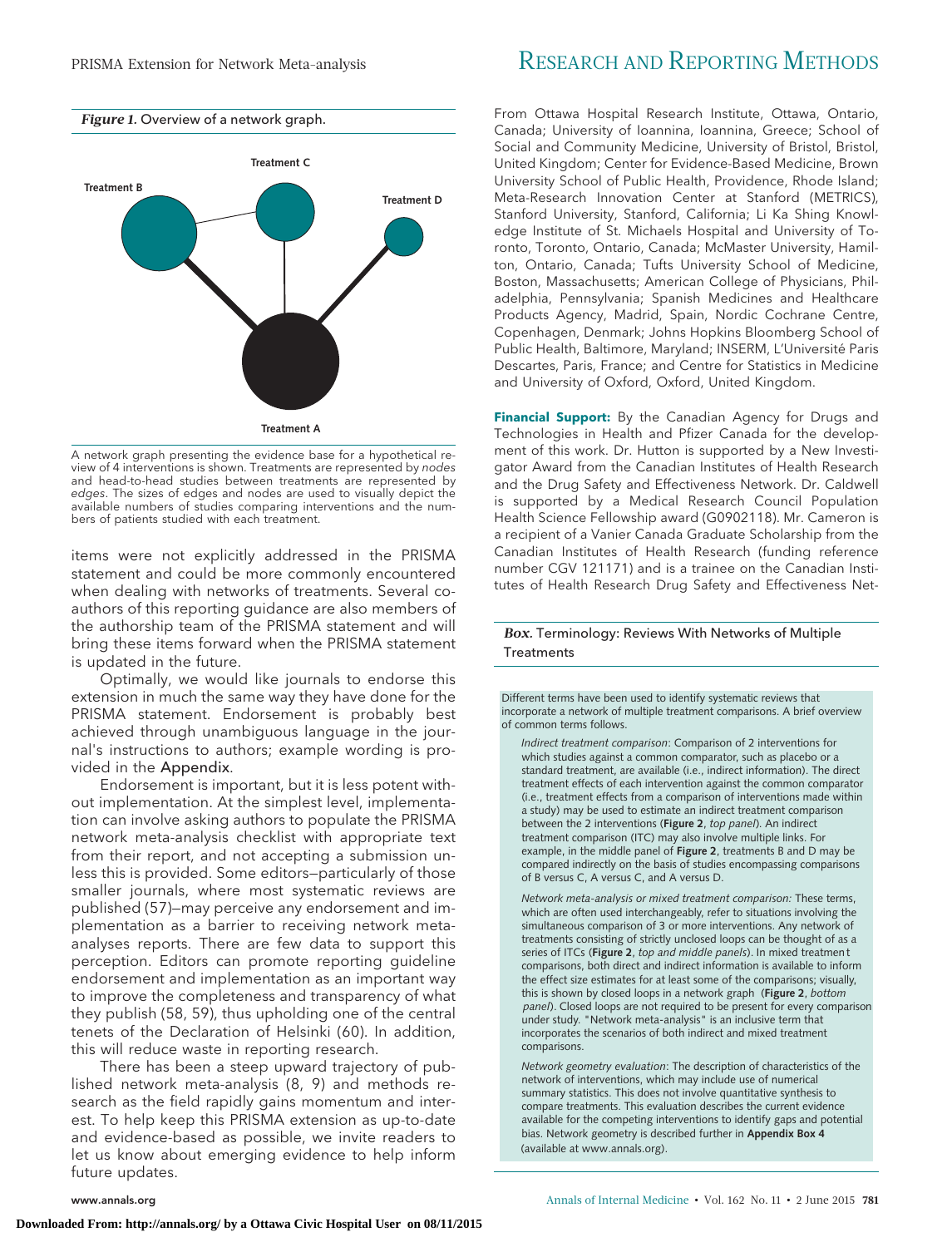



Terms are discussed further in the Box. Top. Adjusted indirect treatment comparison of treatments B and C based on studies that used a common comparator, treatment A. Middle. A network of 8 treatments and a common comparator, with a mix of comparisons against the control treatment and a subset of all possible comparisons between active treatments. Bottom. A treatment network similar to that shown in the middle panel, but with study data available for an additional 4 comparisons in the network which form closed loops.

work team grant (funding reference number 116573). The Meta-Research Innovation Center at Stanford (METRICS) is funded by a grant from the Laura and John Arnold Foundation.

**Disclosures:** Dr. Hutton reports honoraria from Amgen Canada. Dr. Thorlund reports that he is a cofounding partner and majority shareholder of Redwood Outcomes. Dr. Jansen re-

ports that he is a cofounding partner and majority shareholder of Redwood Outcomes. Authors not named here have disclosed no conflicts of interest. Disclosures can be viewed at [www.acponline.org/authors/icmje/ConflictOfInterestForms](http://www.acponline.org/authors/icmje/ConflictOfInterestForms.do?msNum=M14-2385) [.do?msNum=M14-2385.](http://www.acponline.org/authors/icmje/ConflictOfInterestForms.do?msNum=M14-2385)

**Requests for Single Reprints:** Brian Hutton, PhD, MSc, Ottawa Hospital Research Institute, Center for Practice Changing Research, The Ottawa Hospital–General Campus, 501 Smyth Road, PO Box 201B, Ottawa, Ontario K1H 8L6, Canada; e-mail, [bhutton@ohri.ca.](mailto:bhutton@ohri.ca)

Current author addresses and author contributions are available at [www.annals.org.](http://www.annals.org)

## **References**

1. Moher D, Cook DJ, Eastwood S, Olkin I, Rennie D, Stroup DF. Improving the quality of reports of meta-analyses of randomised controlled trials: the QUOROM statement. Quality of Reporting of Meta-analyses. Lancet. 1999;354:1896-900. [PMID: 10584742]

2. Moher D, Liberati A, Tetzlaff J, Altman DG; PRISMA Group. Preferred reporting items for systematic reviews and meta-analyses: the PRISMA statement. Ann Intern Med. 2009;151:264-9. [PMID: 19622511]

3. Liberati A, Altman DG, Tetzlaff J, Mulrow C, Gøtzsche PC, Ioannidis JP, et al. The PRISMA statement for reporting systematic reviews and meta-analyses of studies that evaluate health care interventions: explanation and elaboration. Ann Intern Med. 2009;151:W65-94. [PMID: 19622512]

4. Panic N, Leoncini E, de Belvis G, Ricciardi W, Boccia S. Evaluation of the endorsement of the preferred reporting items for systematic reviews and meta-analysis (PRISMA) statement on the quality of published systematic review and meta-analyses. PLoS One. 2013;8: e83138. [PMID: 24386151] doi:10.1371/journal.pone.0083138

5. Wen J, Ren Y, Wang L, Li Y, Liu Y, Zhou M, et al. The reporting quality of meta-analyses improves: a random sampling study. J Clin Epidemiol. 2008;61:770-5. [PMID: 18411041] doi:10.1016/j.jclinepi .2007.10.008

6. Lu G, Ades AE. Combination of direct and indirect evidence in mixed treatment comparisons. Stat Med. 2004;23:3105-24. [PMID: 15449338]

7. Ioannidis JP. Integration of evidence from multiple meta-analyses: a primer on umbrella reviews, treatment networks and multiple treatmentsmeta-analyses.CMAJ.2009;181:488-93. [PMID:19654195]doi: 10.1503/cmaj.081086

8. Lee AW. Review of mixed treatment comparisons in published systematic reviews shows marked increase since 2009. J Clin Epidemiol. 2014;67:138-43. [PMID: 24090930] doi:10.1016/j.jclinepi.2013 .07.014

9. Nikolakopoulou A, Chaimani A, Veroniki AA, Vasiliadis HS, Schmid CH, Salanti G. Characteristics of networks of interventions: a description of a database of 186 published networks. PLoS One. 2014;9:e86754. [PMID: 24466222] doi:10.1371/journal.pone .0086754

10. Hutton B, Salanti G, Chaimani A, Caldwell DM, Schmid C, Thorlund K, et al. The quality of reporting methods and results in network meta-analyses: an overview of reviews and suggestions for improvement. PLoS One. 2014;9:e92508. [PMID: 24671099] doi:10.1371 /journal.pone.0092508

11. Moher D, Schulz KF, Simera I, Altman DG. Guidance for developers of health research reporting guidelines. PLoS Med. 2010;7: e1000217. [PMID: 20169112] doi:10.1371/journal.pmed.1000217

12. Ades AE, Mavranezouli I, Dias S, Welton NJ, Whittington C, Kendall T. Network meta-analysis with competing risk outcomes. Value Health. 2010;13:976-83. [PMID: 20825617] doi:10.1111/j.1524-4733 .2010.00784.x

**782** Annals of Internal Medicine • Vol. 162 No. 11 • 2 June 2015 www.annals.org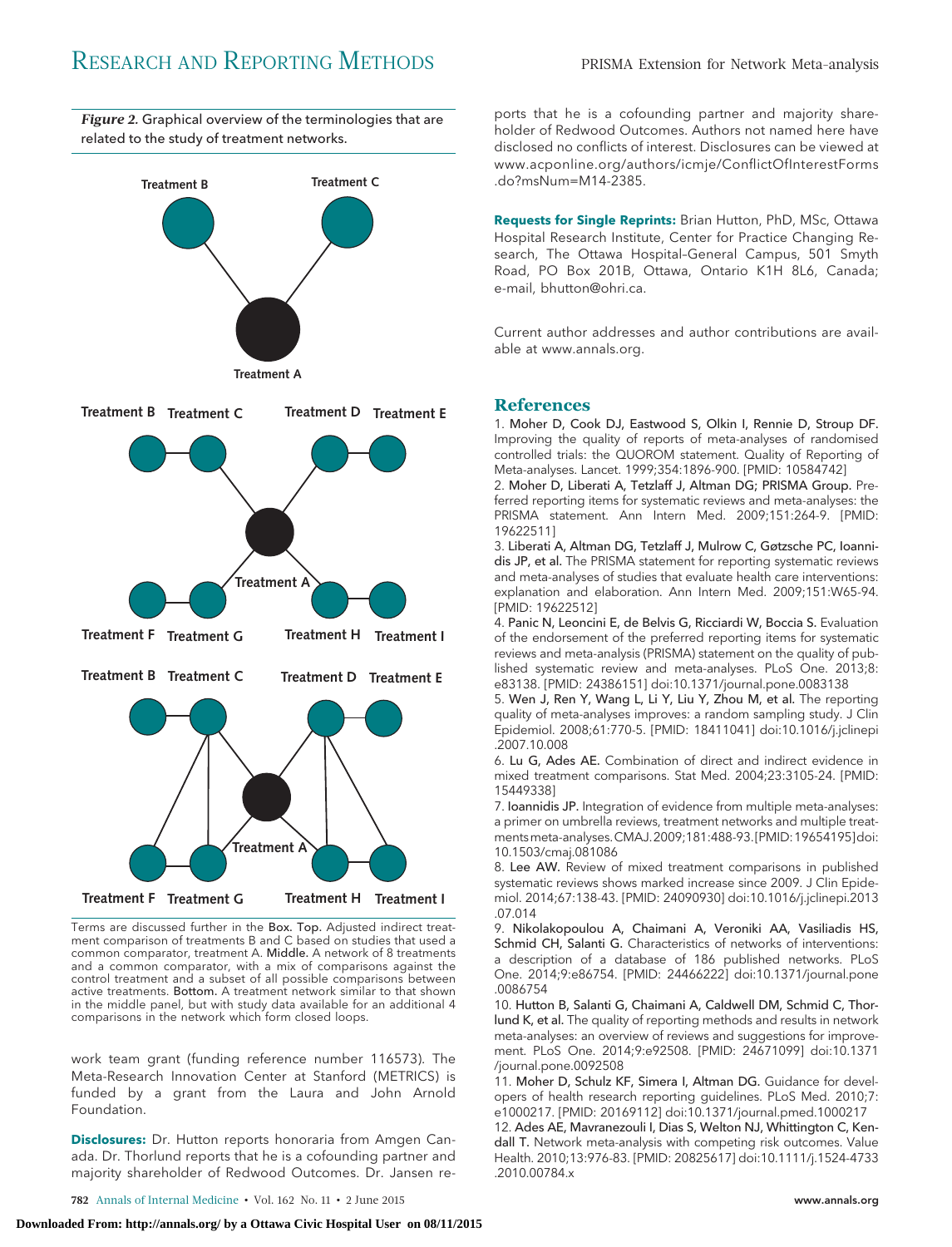13. Ades AE, Caldwell D, Reken S, Welton N, Sutton A, Dias S. NICE DSU Technical Support Document 7: Evidence Synthesis of Treatment Efficacy in Decision Making: A Reviewer's Checklist. London: National Institute for Health and Care Excellence; 2012. Accessed at [www.nicedsu.org.uk/TSD7%20reviewer%20checklist.final.08.05.12](http://www.nicedsu.org.uk/TSD7%20reviewer%20checklist.final.08.05.12.pdf) [.pdf](http://www.nicedsu.org.uk/TSD7%20reviewer%20checklist.final.08.05.12.pdf) on 28 February 2015.

14. Caldwell DM, Ades AE, Higgins JP. Simultaneous comparison of multiple treatments: combining direct and indirect evidence. BMJ. 2005;331:897-900. [PMID: 16223826]

15. Del Giovane C, Vacchi L, Mavridis D, Filippini G, Salanti G. Network meta-analysis models to account for variability in treatment definitions: application to dose effects. Stat Med. 2013;32:25-39. [PMID: 22815277] doi:10.1002/sim.5512

16. Dias S, Welton NJ, Caldwell DM, Ades AE. Checking consistency in mixed treatment comparison meta-analysis. Stat Med. 2010;29: 932-44. [PMID: 20213715] doi:10.1002/sim.3767

17. Dias S, Welton N, Marinho V, Salanti G, Ades A. Estimation and adjustment of bias in randomised evidence using mixed treatment comparison meta-analysis. J R Stat Soc Ser A. 2010;173:613-29.

18. Dias S, Sutton AJ, Ades AE, Welton NJ. Evidence synthesis for decision making 2: a generalized linear modeling framework for pairwise and network meta-analysis of randomized controlled trials. Med Decis Making. 2013;33:607-17. [PMID: 23104435] doi:10.1177 /0272989X12458724

19. Dias S, Welton NJ, Sutton AJ, Caldwell DM, Lu G, Ades AE. Evidence synthesis for decision making 4: inconsistency in networks of evidence based on randomized controlled trials. Med Decis Making. 2013;33:641-56. [PMID: 23804508] doi:10.1177/0272989 X12455847

20. Dias S, Sutton AJ, Welton NJ, Ades AE. Evidence synthesis for decision making 3: heterogeneity—subgroups, meta-regression, bias, and bias-adjustment. Med Decis Making. 2013;33:618-40. [PMID: 23804507] doi:10.1177/0272989X13485157

21. Higgins JPT, Jackson D, Barrett J, Lu G, Ades A, White I. Consistency and inconsistency in network meta-analysis: concepts and models for multi-arm studies. Res Synth Methods. 2012;3:98-110.

22. Jackson D, Barrett JK, Rice S, White IR, Higgins JP. A design-bytreatment interaction model for network meta-analysis with random inconsistency effects. Stat Med. 2014;33:3639-54. [PMID: 24777711] doi:10.1002/sim.6188

23. Jansen JP, Cope S. Meta-regression models to address heterogeneity and inconsistency in network meta-analysis of survival outcomes. BMC Med Res Methodol. 2012;12:152. [PMID: 23043545] doi:10.1186/1471-2288-12-152

24. Jansen J. Network meta-analysis of individual and aggregate level data. Res Synth Methods. 2012;3:177-90.

25. Jansen JP, Naci H. Is network meta-analysis as valid as standard pairwise meta-analysis? It all depends on the distribution of effect modifiers. BMC Med. 2013;11:159. [PMID: 23826681] doi:10.1186 /1741-7015-11-159

26. Jones B, Roger J, Lane PW, Lawton A, Fletcher C, Cappelleri JC, et al; PSI Health Technology Special Interest Group, Evidence Synthesis sub-team. Statistical approaches for conducting network meta-analysis in drug development. Pharm Stat. 2011;10:523-31. [PMID: 22213533] doi:10.1002/pst.533

27. Lindsley K, Cameron N, Wormald R, Li T, Dickersin K. Evaluating the transitivity assumption when constructing network meta-analysis: lumping or splitting? Cochrane Library Supplement. Presented at the 21st Cochrane Colloquium, Quebec, Canada, 23 September 2013. 28. Lu G, Ades A. Assessing evidence inconsistency in mixed treatment comparisons. J Am Stat Assoc. 2006;101:447-59.

29. Lu G, Ades A. Modeling between-trial variance structure in mixed treatment comparisons. Biostatistics. 2009;10:792-805. [PMID: 19687150] doi:10.1093/biostatistics/kxp032

30. Mills EJ, Bansback N, Ghement I, Thorlund K, Kelly S, Puhan MA, et al. Multiple treatment comparison meta-analyses: a step forward into complexity. Clin Epidemiol. 2011;3:193-202. [PMID: 21750628] doi:10.2147/CLEP.S16526

31. Thorlund K, Mills E. Stability of additive treatment effects in multiple treatment comparison meta-analysis: a simulation study. Clin Epidemiol. 2012;4:75-85. [PMID: 22570567] doi:10.2147/CLEP .S29470

32. Mills EJ, Kanters S, Thorlund K, Chaimani A, Veroniki AA, Ioannidis JP. The effects of excluding treatments from network metaanalyses: survey. BMJ. 2013;347:f5195. [PMID: 24009242] doi:10 .1136/bmj.f5195

33. Salanti G, Kavvoura FK, Ioannidis JP. Exploring the geometry of treatment networks. Ann Intern Med. 2008;148:544-53. [PMID: 18378949]

34. Salanti G, Marinho V, Higgins JP. A case study of multipletreatments meta-analysis demonstrates that covariates should be considered. J Clin Epidemiol. 2009;62:857-64. [PMID: 19157778] doi: 10.1016/j.jclinepi.2008.10.001

35. Salanti G, Dias S, Welton NJ, Ades AE, Golfinopoulos V, Kyrgiou M, et al. Evaluating novel agent effects in multiple-treatments metaregression. Stat Med. 2010;29:2369-83. [PMID: 20687172] doi:10 .1002/sim.4001

36. Salanti G, Ades AE, Ioannidis JP. Graphical methods and numerical summaries for presenting results from multiple-treatment metaanalysis: an overview and tutorial. J Clin Epidemiol. 2011;64:163-71. [PMID: 20688472] doi:10.1016/j.jclinepi.2010.03.016

37. Sutton A, Ades AE, Cooper N, Abrams K. Use of indirect and mixed treatment comparisons for technology assessment. Pharmacoeconomics. 2008;26:753-67. [PMID: 18767896]

38. Thorlund K, Mills EJ. Sample size and power considerations in network meta-analysis. Syst Rev. 2012;1:41. [PMID: 22992327] doi: 10.1186/2046-4053-1-41

39. Thorlund K, Thabane L, Mills EJ. Modelling heterogeneity variances in multiple treatment comparison meta-analysis—are informative priors the better solution? BMC Med Res Methodol. 2013;13:2. [PMID: 23311298] doi:10.1186/1471-2288-13-2

40. Veroniki AA, Vasiliadis HS, Higgins JP, Salanti G. Evaluation of inconsistency in networks of interventions. Int J Epidemiol. 2013;42: 332-45. [PMID: 23508418] doi:10.1093/ije/dys222

41. Mills EJ, Ioannidis JP, Thorlund K, Schünemann HJ, Puhan MA, Guyatt GH. How to use an article reporting a multiple treatment comparison meta-analysis. JAMA. 2012;308:1246-53. [PMID: 23011714]

42. Cipriani A, Higgins JP, Geddes JR, Salanti G. Conceptual and technical challenges in network meta-analysis. Ann Intern Med. 2013;159:130-7. [PMID: 23856683] doi:10.7326/0003-4819-159 -2-201307160-00008

43. Woods BS, Hawkins N, Scott DA. Network meta-analysis on the log-hazard scale, combining count and hazard ratio statistics accounting for multi-arm trials: a tutorial. BMC Med Res Methodol. 2010;10:54. [PMID: 20537177] doi:10.1186/1471-2288-10-54

44. Cooper NJ, Sutton AJ, Morris D, Ades AE, Welton NJ. Addressing between-study heterogeneity and inconsistency in mixed treatment comparisons: application to stroke prevention treatments in individuals with non-rheumatic atrial fibrillation. Stat Med. 2009;28: 1861-81. [PMID: 19399825] doi:10.1002/sim.3594

45. Donegan S, Williamson P, D'Alessandro U, Tudur Smith C. Assessing the key assumptions of network meta-analysis: a review of methods. Res Synth Methods. 2013;4:291-323.

46. Achana FA, Cooper NJ, Dias S, Lu G, Rice SJ, Kendrick D, et al. Extending methods for investigating the relationship between treatment effect and baseline risk from pairwise meta-analysis to network meta-analysis. Stat Med. 2013;32:752-71. [PMID: 22865748] doi:10 .1002/sim.5539

47. Jansen JP, Fleurence R, Devine B, Itzler R, Barrett A, Hawkins N, et al. Interpreting indirect treatment comparisons and network metaanalysis for health-care decision making: report of the ISPOR Task Force on Indirect Treatment Comparisons Good Research Practices: part 1.ValueHealth. 2011;14:417-28. [PMID: 21669366]doi:10.1016/j .jval.2011.04.002

48. Hoaglin DC, Hawkins N, Jansen JP, Scott DA, Itzler R, Cappelleri JC, et al. Conducting indirect-treatment-comparison and networkmeta-analysis studies: report of the ISPOR Task Force on Indirect Treatment Comparisons Good Research Practices: part 2. Value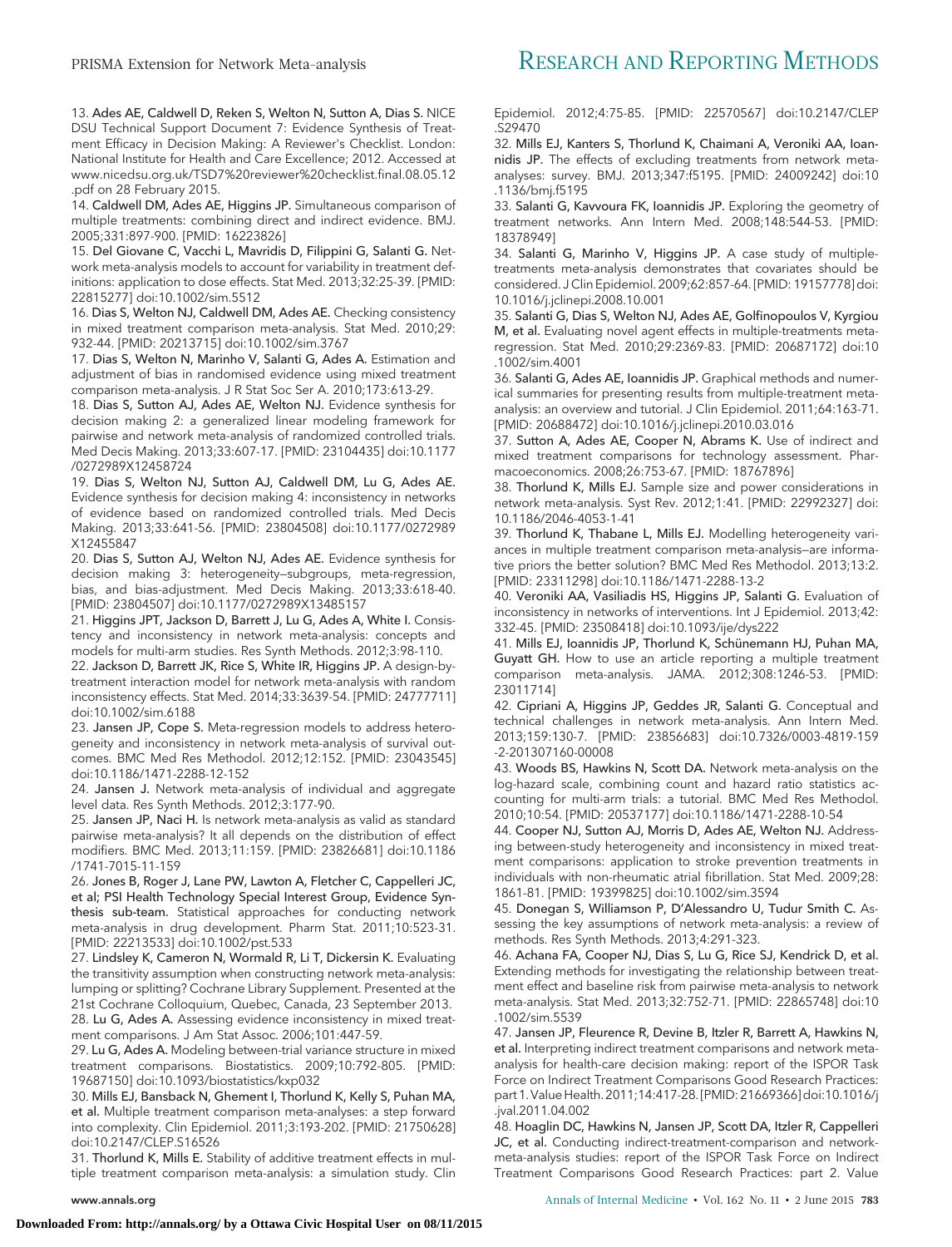Health. 2011;14:429-37. [PMID: 21669367] doi:10.1016/j.jval.2011 .01.011

49. Jansen JP, Trikalinos T, Cappelleri JC, Daw J, Andes S, Eldessouki R, et al. Indirect treatment comparison/network meta-analysis study questionnaire to assess relevance and credibility to inform health care decision making: an ISPOR-AMCP-NPC Good Practice Task Force report. Value Health. 2014;17:157-73. [PMID: 24636374] doi:10.1016/j.jval.2014.01.004

50. Chaimani A, Salanti G. Using network meta-analysis to evaluate the existence of small-study effects in a network of interventions. Res Synth Methods. 2012;3:161-76.

51. Salanti G, Del Giovane C, Chaimani A, Caldwell DM, Higgins JP. Evaluating the quality of evidence from a network meta-analysis. PLoS One. 2014;9:e99682. [PMID: 24992266] doi:10.1371/journal .pone.0099682

52. Glasziou P, Meats E, Heneghan C, Shepperd S. What is missing from descriptions of treatment in trials and reviews? BMJ. 2008;336: 1472-4. [PMID: 18583680] doi:10.1136/bmj.39590.732037.47

53. Simera I, Moher D, Hoey J, Schulz KF, Altman DG. A catalogue of reporting guidelines for health research. Eur J Clin Invest. 2010;40: 35-53. [PMID: 20055895] doi:10.1111/j.1365-2362.2009.02234.x

54. Moher D, Weeks L, Ocampo M, Seely D, Sampson M, Altman DG, et al. Describing reporting guidelines for health research: a systematic review. J Clin Epidemiol. 2011;64:718-42. [PMID: 21216130] doi:10.1016/j.jclinepi.2010.09.013

55. Hopewell S, Clarke M, Moher D, Wager E, Middleton P, Altman DG, et al; CONSORT Group. CONSORT for reporting randomized

controlled trials in journal and conference abstracts: explanation and elaboration. PLoS Med. 2008;5:e20. [PMID: 18215107] doi:10.1371 /journal.pmed.0050020

56. Welch V, Petticrew M, Tugwell P, Moher D, O'Neill J, Waters E, et al; PRISMA-Equity Bellagio group. PRISMA-Equity 2012 extension: reporting guidelines for systematic reviews with a focus on health equity. PLoS Med. 2012;9:e1001333. [PMID: 23222917] doi:10 .1371/journal.pmed.1001333

57. Moher D, Tetzlaff J, Tricco AC, Sampson M, Altman DG. Epidemiology and reporting characteristics of systematic reviews. PLoS Med. 2007;4:e78. [PMID: 17388659]

58. Turner L, Shamseer L, Altman DG, Weeks L, Peters J, Kober T, et al. Consolidated standards of reporting trials (CONSORT) and the completeness of reporting of randomised controlled trials (RCTs) published in medical journals. Cochrane Database Syst Rev. 2012; 11:MR000030. [PMID: 23152285] doi:10.1002/14651858.MR000030 .pub2

59. Turner EH, Matthews AM, Linardatos E, Tell RA, Rosenthal R. Selective publication of antidepressant trials and its influence on apparent efficacy. N Engl J Med. 2008;358:252-60. [PMID: 18199864] doi:10.1056/NEJMsa065779

60. World Medical Association. Declaration of Helsinki—ethical principles for medical research involving human subjects. 2008. Accessed at [www.wma.net/en/30publications/10policies/b3/index](http://www.wma.net/en/30publications/10policies/b3/index.html) [.html](http://www.wma.net/en/30publications/10policies/b3/index.html) on 31 August 2014.

#### **DOWNLOAD IMPORTANT REFERENCES TO CITATION MANAGERS**

At [www.annals.org,](http://www.annals.org) article citations may be directly downloaded to any of the following formats: RIS (Zotero), EndNote, Reference Manager, ProCite, BibTex, RefWorks, or Medlars.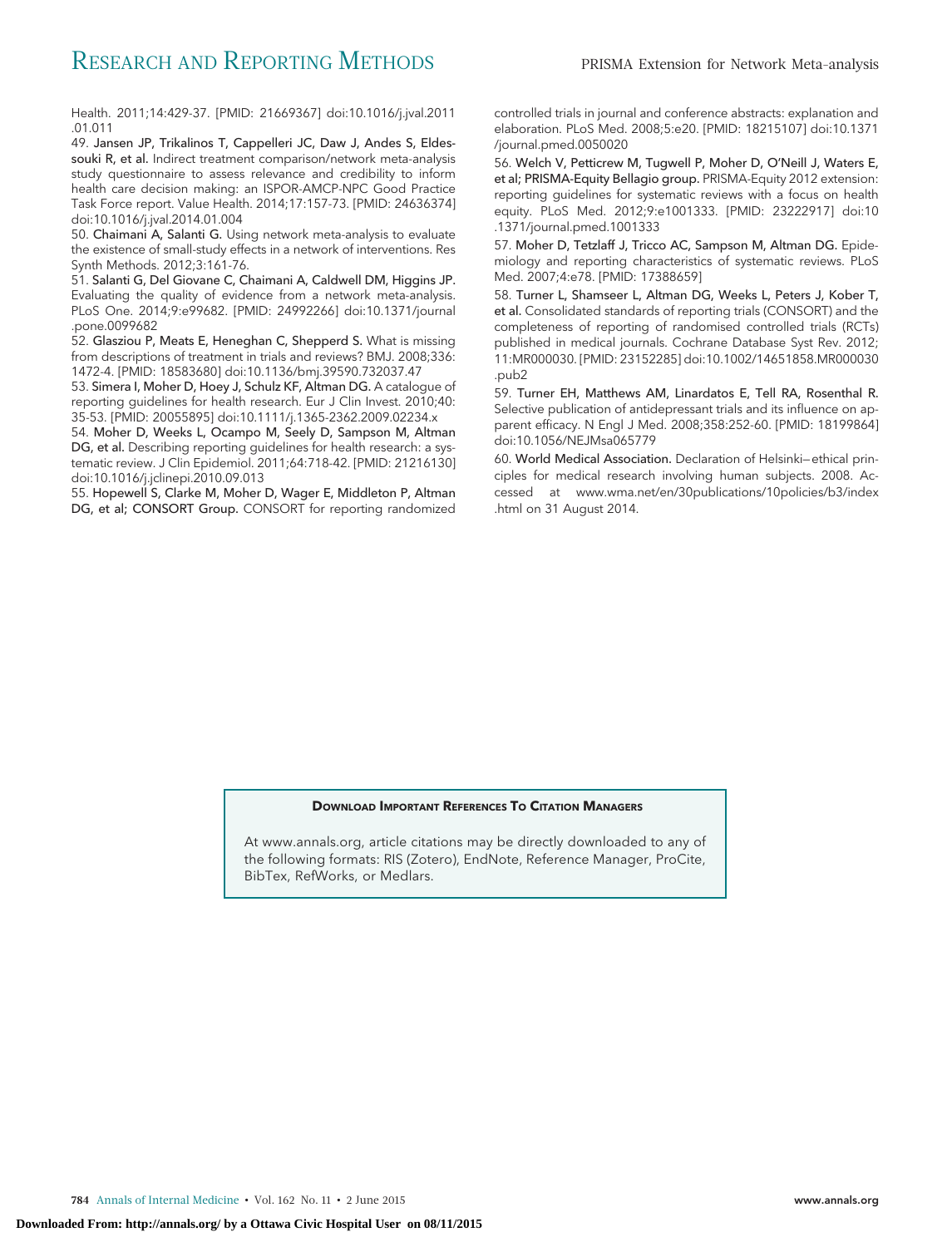# **Annals of Internal Medicine**

**Current Author Addresses:** Drs. Hutton and Moher and Mr. Cameron: Ottawa Hospital Research Institute, Center for Practice Changing Research, The Ottawa Hospital–General Campus, 501 Smyth Road, PO Box 201B, Ottawa, Ontario K1H 8L6, Canada.

Drs. Salanti and Chaimani: Department of Hygiene and Epidemiology, University of Ioannina School of Medicine, University Campus Ioannina 45110, Ioannina, Greece.

Dr. Caldwell: School of Social and Community Medicine, Canynge Hall, 39 Whately Road, Bristol BS8 2PS, United Kingdom.

Dr. Schmid: Center for Evidence-Based Medicine, Brown University School of Public Health, Box G-S121-8, Providence, RI 02912.

Dr. Ioannidis: Stanford Prevention Research Center, Stanford University School of Medicine, Medical School Office Building, 1265 Welch Road, Mail Code 5411, Stanford, CA 94305-5411.

Dr. Straus: Li Ka Shing Knowledge Institute, St. Michael's Hospital, 30 Bond Street, Toronto, Ontario M5B 1W8, Canada.

Drs. Thorlund and Jansen: 1505 West Second Avenue, Suite 302, Vancouver, British Columbia V6H 3Y4, Canada.

Dr. Mulrow: American College of Physicians, 190 N. Independence Mall West, Philadelphia, PA 19106.

Dr. Catála-López: Division of Pharmacoepidemiology and Pharmacovigilance, Spanish Medicines and Healthcare Products Agency, Campezo 1, 28022 Madrid, Spain.

Dr. Gøtzsche: Nordic Cochrane Centre, Rigshospitalet, Department 7811, Blegdamsvej 9, DK-2100 Copenhagen, Denmark.

Dr. Dickersin: Johns Hopkins Bloomberg School of Public Health, 615 North Wolfe Street, Room E6152, Baltimore, MD 21205.

Dr. Boutron: Centre d'Epidémiologie Clinique, L'Université Paris Descartes Centre de recherche Epidémiologies et Statistique, INSERM U1153, Equipe: Méthodes en évaluation thérapeutique des maladies chroniques, Hópital Hôtel Dieu, Aile A2 1er étage, 1 Place du parvis Notre Dame, 75181 Paris, Cedex 4, France.

Dr. Altman: Centre for Statistics in Medicine, Nuffield Department of Orthopaedics, Rheumatology and Musculoskeletal Sciences, University of Oxford, Botnar Research Centre, Windmill Road, Oxford OX3 7LD, United Kingdom.

**Author Contributions:** Conception and design: B. Hutton, G. Salanti, D. Moher, C.H. Schmid, A. Chaimani, D.M. Caldwell, K. Thorlund.

Analysis and interpretation of the data: B. Hutton, D. Moher, D.M. Caldwell, A. Chaimani, K. Thorlund, C.H. Schmid, S. Straus, P.C. Gøtzsche.

Drafting of the article: B. Hutton, G. Salanti, D.M. Caldwell, C.H. Schmid, K. Thorlund, D. Moher, C. Cameron, C. Mulrow, F. Catalá-López, P.C. Gøtzsche.

Critical revision of the article for important intellectual content: B. Hutton, G. Salanti, D.M. Caldwell, A. Chaimani, C.H. Schmid, C. Cameron, J.P.A. Ioannidis, S. Straus, K. Thorlund, J.P. Jansen, C. Mulrow, F. Catalá-López, P.C. Gøtzsche, K. Dickersin, I. Boutron, D.G. Altman, D. Moher.

Final approval of the article: B. Hutton, G. Salanti, D.M. Caldwell, A. Chaimani, C.H. Schmid, C. Cameron, J.P.A. Ioannidis, S. Straus, K. Thorlund, J.P. Jansen, C. Mulrow, F. Catalá-López, P.C. Gøtzsche, K. Dickersin, I. Boutron, D.G. Altman, D. Moher.

Statistical expertise: B. Hutton, G. Salanti, A. Chaimani, C.H. Schmid, D.M. Caldwell, K. Thorlund, C. Cameron, D.G. Altman.

Obtaining of funding: B. Hutton, D. Moher.

# **APPENDIX: THE PRISMA NETWORK META-ANALYSIS EXTENSION STATEMENT**

# **Title and Abstract**

# *Item 1: Title*

# Addition

Identify the report as including the evaluation of a network of multiple treatment comparisons (for example, "network meta-analysis").

#### Examples

Different combined oral contraceptives and the risk of venous thrombosis: systematic review and network meta-analysis. (61)

Network meta-analysis on randomized trials focusing on the preventive effect of statins on contrast-induced nephropathy. (62)

#### Elaboration

Recent literature has documented the rapid increase in the publication of reviews incorporating networks of treatments and highlights a need to develop appropriate identification of such publications in literature databases (8). Consistent inclusion of the appropriate term in journal article titles will increase the ability to identify network meta-analyses.

#### *Item 2: Structured Summary* Addition

Guidance from the PRISMA statement is transferable to reviews incorporating network meta-analyses, although some additional considerations are worthy of inclusion. The abstract from a recent systematic review of treatments for prevention of asthma exacerbations by Loymans and colleagues (63) highlights these features.

#### Examples

Objective. To determine the comparative effectiveness and safety of current maintenance strategies in preventing exacerbations of asthma.

Design. Systematic review and network metaanalysis using Bayesian statistics.

Data Sources. Cochrane systematic reviews on chronic asthma, complemented by an updated search when appropriate.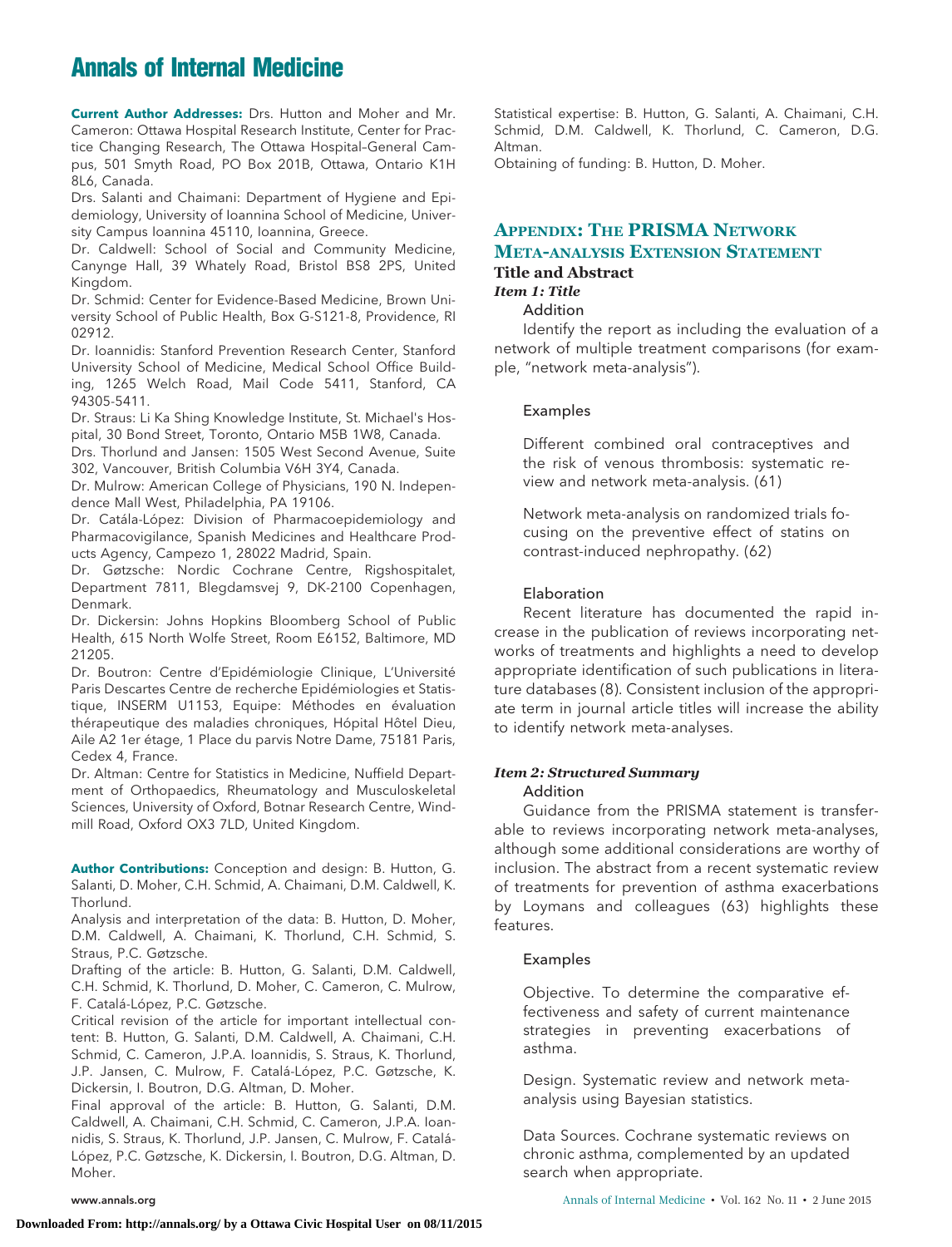#### *Appendix Box 1.* Probabilities and Rankings in Network Meta-analysis

Systematic reviews incorporating network meta-analyses can provide information about the hierarchy of competing interventions in terms of treatment rankings.

The term *treatment ranking probabilities* refers to the probabilities estimated for each treatment in a network of achieving a particular placement in an ordering of treatment effects from best to worst. A network of 10 treatments provides a total of 100 ranking probabilities—that is, for each intervention, the chance of being ranked first, second, third, fourth, fifth, and so forth).

Several techniques are feasible to summarize relative rankings, and include graphical tools as well as different approaches for estimating ranking probabilities (11, 12). **Appendix Figure 6** shows 2 approaches to presenting such information, on the basis of a comparison of adjuvant interventions for resected pancreatic adenocarcinoma (64).

Robust reporting of rankings also includes specifying median ranks with uncertainty intervals, cumulative probability curves, and the surface under the cumulative ranking (SUCRA) curve (36).

Rankings can be reported along with corresponding estimates of pairwise comparisons between interventions. Rankings should be reported with probability estimates to minimize misinterpretation from focusing too much on the most likely rank.

Rankings may exaggerate small differences in relative effects, especially if they are based on limited information. An objective assessment of the strength of information in the network and the magnitude of absolute benefits should accompany rankings to minimize potential biases.

Eligibility Criteria. Trials of adults with asthma randomised to maintenance treatments of at least 24 weeks duration and that reported on asthma exacerbations in full text. Low dose inhaled corticosteroid treatment was the comparator strategy. The primary effectiveness outcome was the rate of severe exacerbations. The secondary outcome was the composite of moderate or severe exacerbations. The rate of withdrawal was analysed as a safety outcome.

Results. 64 trials with 59,622 patient years of follow-up comparing 15 strategies and placebo were included. For prevention of severe exacerbations, combined inhaled corticosteroids and long acting  $\beta$ -agonists as maintenance and reliever treatment and combined inhaled corticosteroids and long acting  $\beta$ -agonists in a fixed daily dose performed equally well and were ranked first for effectiveness. The rate ratios compared with low dose inhaled corticosteroids were 0.44 (95% CrI 0.29 to 0.66) and 0.51 (0.35 to 0.77), respectively. Other combined strategies were not superior to inhaled corticosteroids and all single drug treatments were inferior to single low dose inhaled corticosteroids. Safety was best for conventional best (guideline based) practice and combined maintenance and reliever therapy.

Conclusions. Strategies with combined inhaled corticosteroids and long acting  $\beta$ -agonists are most effective and safe in preventing severe exacerbations of asthma, although some heterogeneity was observed in this network metaanalysis of full text reports.

#### Elaboration

The inclusion of some additional information is worthwhile for systematic reviews that include network meta-analyses. The design or methods section of the structured abstract should mention that a network meta-analysis was conducted. Given that in some reviews treatment networks may be large and involve many pairwise comparisons between treatments, authors may summarize findings using estimates versus a particular treatment of interest (for example, the apparent "best" treatment, placebo, and so forth). When treatments are ranked by efficacy or safety (Appendix Box 1), it is also recommended that authors describe the relative effects. Selective focus on particular comparisons alone—for example, only those meeting statistical significance—should be avoided. Authors are also encouraged to briefly note any concerns (for example, violations of analytical assumptions as described in Appendix Boxes 2 and 3) that may have an important effect on the interpretation of findings.

#### **Introduction** *Item 3: Rationale* Addition

Briefly state why consideration of a network of multiple treatments is essential to the review (63-66).

*Appendix Box 2.* The Assumption of Transitivity for Network Meta-analysis

Methods for indirect treatment comparisons and network meta-analysis enable learning about the relative treatment effects of, for example, treatments A and B through use of studies where these interventions are compared against a common therapy, C.

When planning a network meta-analysis, it is important to assess patient and study characteristics across the studies that compare pairs of treatments. These characteristics are commonly referred to as *effect modifiers* and include such traits as average patient age, gender distribution, disease severity, and a wide range of other plausible features.

For network meta-analysis to produce valid results, it is important that the distribution of effect modifiers is similar, for example, across studies of A versus B and A versus C. This balance increases the plausibility of eliable findings from an indirect comparison of B versus C through the common comparator A. When this balance is present, the assumption of transitivity can be judged to hold (65).

Authors of network meta-analyses should present systematic (and even tabulated) information regarding patient and study characteristics whenever available. This information helps readers to empirically evaluate the validity of the assumption of transitivity by reviewing the distribution of potential effect modifiers across trials.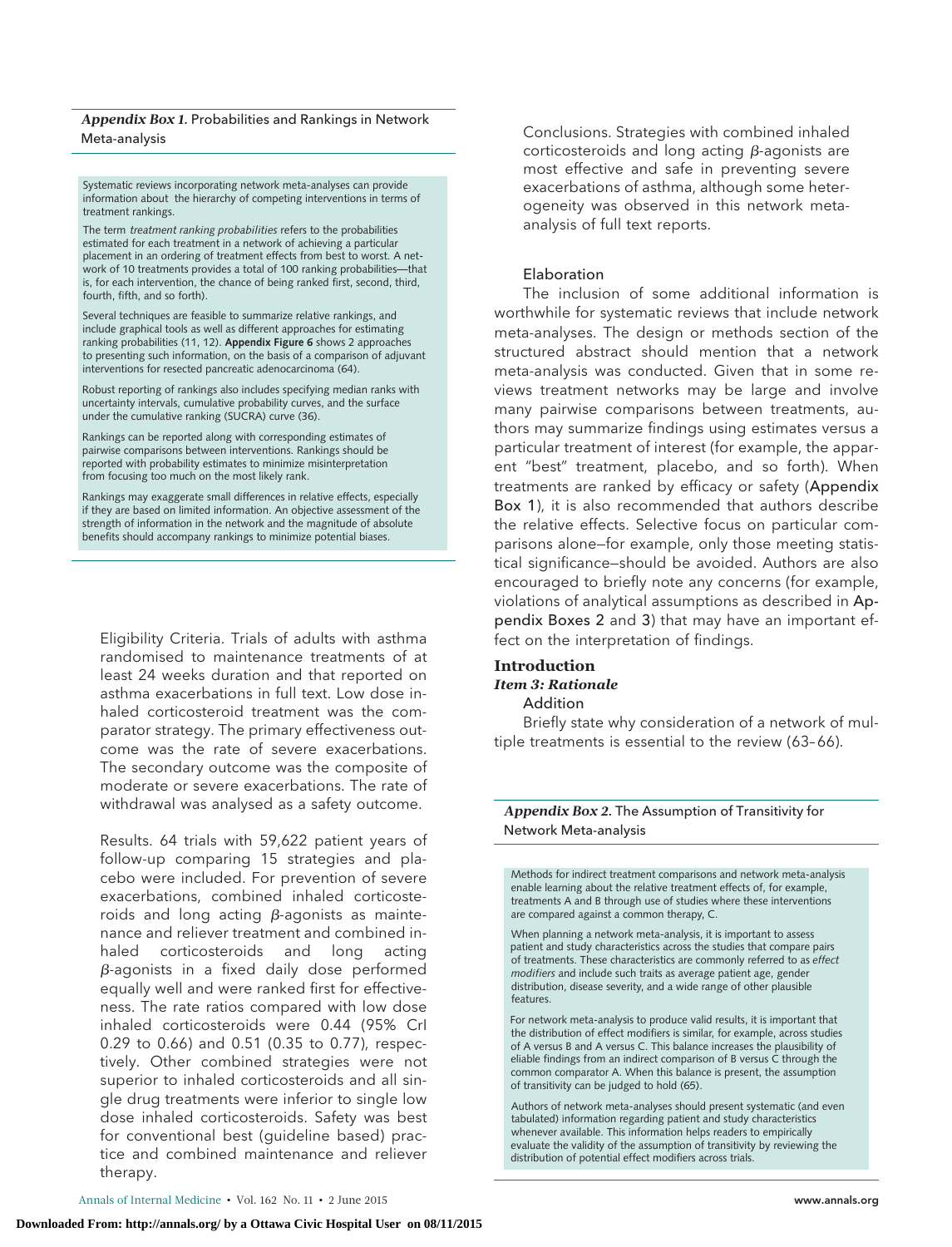#### *Appendix Box 3.* Network Meta-analysis and Assessment of Consistency of Findings

Network meta-analysis often involves the combination of direct and indirect evidence. In the simplest case, we wish to compare treatments A and B and have 2 sources of information: direct evidence via studies comparing A versus B, and indirect evidence via groups of studies comparing A and B with a common intervention, C. Together, this evidence forms a closed loop, ABC.

Direct and indirect evidence for a comparison of interventions should be combined only when their findings are similar in magnitude and interpretation. For example, for a comparison of mortality rates between A and B, an odds ratio determined from studies of A versus B should be similar to the odds ratio comparing A versus B estimated indirectly based on studies of A versus C and B versus C. This assumption of comparability of direct and indirect evidence is referred to asconsistency of treatment effects.

When a treatment network contains a closed loop of interventions, it is possible to examine statistically whether there is agreement between the direct and indirect estimates of intervention effect.

Different methods to evaluate potential differences in relative treatment effects estimated by direct and indirect comparisons are grouped as *local approaches* and *global approaches*. Local approaches (e.g., the Bucher method or the node-splitting method) assess the presence of inconsistency for a particular pairwise comparison in the network, whereas global approaches (e.g., inconsistency models, *I* 2 measure for inconsistency) consider the potential for inconsistency in the network as a whole (19).

Tests for inconsistency can have limited power to detect a true difference between direct and indirect evidence. When multiple loops are being tested for inconsistency, one or a few may show inconsistency simply by chance. Further discussions of consistency and related concepts are available elsewhere (19, 21, 22, 25, 28, 66).

Inconsistency in a treatment network can indicate lack of transitivity (see **Appendix Box 2**).

#### Example

Although progress has been achieved in the field and patients live longer, the relative merits of the many different chemotherapy and targeted treatment regimens are not well understood. Hundreds of trials have been conducted to compare treatments for advanced breast cancer, but because each has compared only two or a few treatments, it is difficult to integrate information on the relative efficacy of all tested regimens. This integration is important because different regimens vary both in cost and in toxicity. Therefore, we performed a comprehensive systematic review of chemotherapy and targeted treatment regimens in advanced breast cancer and evaluated through a multiple-treatments meta-analysis the relative merits of the many different regimens used to prolong survival in advanced breast cancer patients. (67)

#### Elaboration

Authors should briefly clarify to readers why a systematic review using a network meta-analysis approach

was chosen to answer the research question. Possible rationales may include a lack of head-to-head randomized trials comparing treatments of interest, or the need to assess several treatments in developing a clinically meaningful understanding of the relative effectiveness or harms of different treatment options.

#### *Item 4: Objectives*

Guidance from the original PRISMA statement applies. State the research question being addressed in the systematic review in terms of the PICOS criteria (population, intervention, comparators, outcome[s], study design).

# **Methods**

#### *Item 5: Protocol and Registration*

Guidance from the original PRISMA statement applies. The protocol for the review should be registered.

# *Item 6: Eligibility Criteria*

# Addition

The PRISMA statement outlines that authors provide a description of essential study characteristics (for example, PICOS details and duration of follow-up) and report characteristics (such as eligible publication years and eligible publication languages) that were used as eligibility criteria for the review. In network metaanalyses, authors should also clearly describe inclusion and exclusion criteria for treatment regimens (that is, nodes) and should provide justification when treatment nodes are merged to form single comparators (a practice sometimes described as "lumping" of interventions; see example below). Authors should describe the included treatments and adherence to and assessment of the transitivity assumption (Appendix Box 2).

#### Example: Lumping of Interventions

Our analysis classified fluids as crystalloids (divided into balanced and unbalanced solutions) and colloids (divided into albumin, gelatin, and low- and high-molecular weight hydroxyethyl starch [HES] [threshold molecular weight, 150 000 kDa]). We considered fluid balanced if it contained an anion of a weak acid (buffer) and its chloride content was correspondingly less than in 0.9% sodium chloride. The relevant analyses were a 4-node NMA [network metaanalysis] (crystalloids vs. albumin vs. HES vs. gelatin), a 6-node NMA (crystalloids vs. albumin vs. HES vs. gelatin, with crystalloids divided into balanced or unbalanced and HES divided into low or high molecular weight), and a conventional direct frequentist fixed effects meta-analytic comparison of crystalloids versus colloids. (68)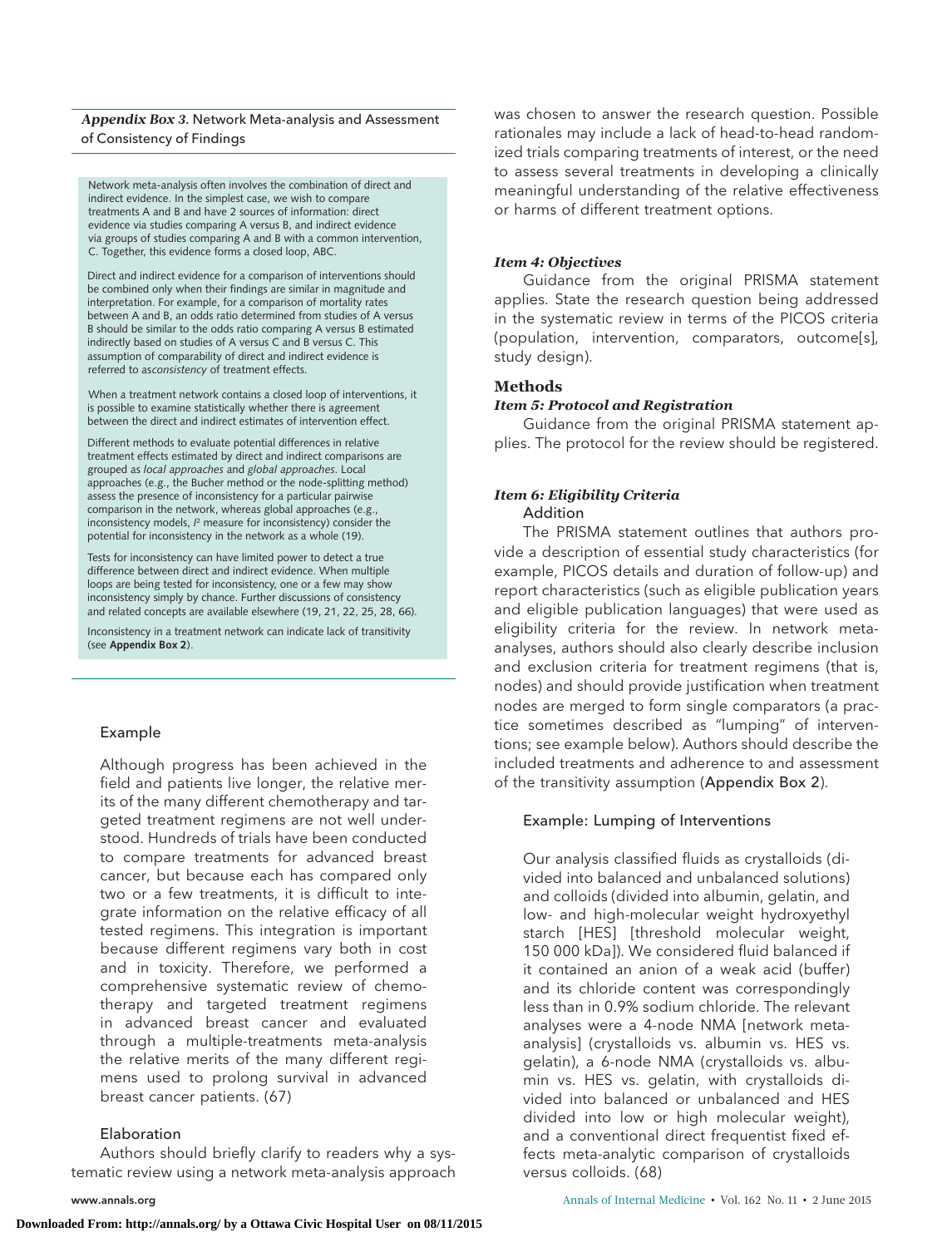### Elaboration

Often, one has to decide whether to lump or split treatments—that is, whether to combine different doses of the same drug, alternative forms of administration of the same drug, or varying durations of administration, or different controls. Lumping requires treatments to have similar treatment effects, and although this technique is appropriate in some cases, it should be supported by a clear rationale when performed.

Specification of the patient and study characteristics of interest should also be clarified in this section. Although this remains similar to guidance from the PRISMA statement, it is important to provide additional detail with regard to the interventions and comparators included to define the network structure. For example, older "legacy" treatments may no longer be considered relevant if they have been abandoned in clinical practice; however, their inclusion in the treatment network may be useful if they introduce connections to other treatments that are of primary interest. The most common example would be the inclusion of placebo, an intervention that will increase the amount of information available for many networks (32).

Issues of transitivity (that is, the existence of comparable distributions of patient characteristics across studies in the treatment network [Appendix Box 2]) can be discussed when describing eligibility criteria. Ideally, all evidence comparing relevant interventions in the target population of interest should be included in order to provide clinically useful results. However, the larger the network, the more likely it becomes that some of its pieces may not be exchangeable, owing to important differences in effect-modifying factors (for example, specific patient population or study design features); that is, the assumption of transitivity may become more difficult to defend. Accordingly, authors are encouraged to report relevant information on potentially influential patient and study characteristics to inform readers' judgments about the assumption of transitivity. Arguments in favor of defining the evidence base in a way that maximizes the plausibility of transitivity have been outlined elsewhere (18, 69), however, these are not shared by all meta-analysts. Known and well-validated effect modifiers are sparse in the medical literature, and therefore many meta-analysts feel that it is important to be maximally inclusive and allow the meta-analysis to explore for the presence of differences in effect sizes due to differences in potential effect modifiers.

#### *Item 7: Information Sources*

Guidance from the PRISMA statement regarding description of the information sources for a systematic review remains relevant for the reporting of network meta-analyses.

#### *Item 8: Search*

Guidance from the original PRISMA statement applies.

#### *Item 9: Study Selection*

Guidance from the original PRISMA statement applies.

#### *Item 10: Data Collection Process*

Guidance from the original PRISMA statement applies.

#### *Item 11: Data Items*

The guidance provided in the PRISMA statement remains applicable for network meta-analyses. Authors may also report whether additional information regarding possible effect modifiers was collected. This may be especially important in network meta-analyses involving interventions whose corresponding evidence base spans a broad time frame where co-interventions (or other aspects of care), diagnostic criteria, or other aspects of the patient population may have changed over time. Providing clarity of such information to readers will enhance their ability to appraise the validity of the network meta-analysis.

#### *Item S1 (New Item): Review of Network Geometry*

Describe the methods used to evaluate the geometry of the network of evidence and potential biases related to it. This should include how the evidence base has been graphically summarized.

#### Example

We analyzed published and unpublished randomized trials performed in patients with pulmonary hypertension. At the level of drug classes, we examined whether head-to-head comparisons are between agents in the same class or between agents in different classes. At the level of companies, we examined whether trials involve only agents (as active comparators or backbones) owned by the same company, or include treatments by different companies. In the networks of drug comparisons, each drug is drawn by a node and randomized comparisons between drugs are shown by links between the nodes. When a drug is compared against the same agent in different dose or formulation, this is represented by an autoloop. In the networks of companies, nodes stand for companies and auto-loops around these nodes represent trials involving agents of a single company. Links between different nodes characterize trials comparing agents that belong to different companies. (70)

Annals of Internal Medicine • Vol. 162 No. 11 • 2 June 2015 **www.annals.org** www.annals.org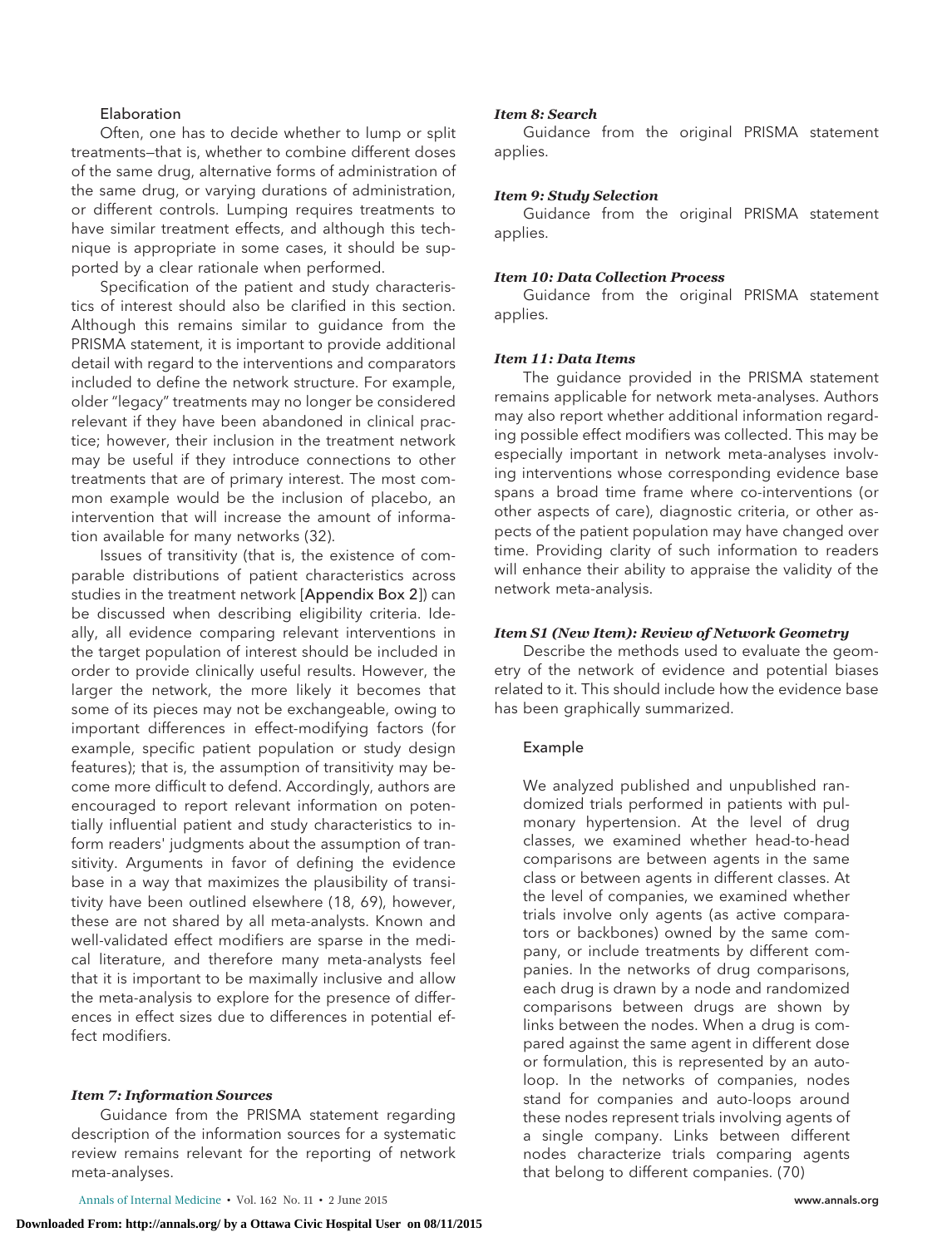#### *Appendix Box 4.* Network Geometry and Considerations for Bias

The term *network geometry* is used to refer to the architecture of the treatment comparisons that have been made for the condition under study. This includes what treatments are involved in the comparisons in a network, in what abundance they are present, the respective numbers of patients randomly assigned to each treatment, and whether particular treatments and comparisons may have been preferred or avoided.

Networks may take on different shapes (33, 72). Poorly connected networks depend extensively on indirect comparisons. Meta-analyses of such networks may be less reliable than those from networks where most treatments have been compared against each other.

Qualitative description of network geometry should be provided and accompanied by a network graph. Quantitative metrics assessing features of network geometry (33), such as *diversity* (related to the number of treatments assessed and the balance of evidence among them), *co-occurrence* (related to whether comparisons between certain treatments are more or less common), and *homophily* (related to the extent of comparisons between treatments in the same class versus competing classes), can also be mentioned.

Although common, established steps for reviewing network geometry do not yet exist, examples of in-depth evaluations have been described related to treatments for tropical diseases (73) and basal cell carcinoma (74) and may be of interest to readers. An example based on 75 trials of treatments for pulmonary arterial hypertension (70) (**Appendix Figure 3**) suggests that head-to-head studies of active therapies may prove useful to further strengthen confidence in interpretation of summary estimates of treatment comparisons.

# Elaboration

This new checklist item recommends that authors reporting network meta-analyses should evaluate the geometry (71) of the network (Appendix Box 4). Generation of a network graph is important and is of considerable help in reviewing network geometry. The graphical representation of all comparisons can help to determine whether a network meta-analysis is feasible (for example, whether the network of interventions is connected), and whether the network contains closed loops of treatments such that inconsistency (the agreement between the effects estimated from direct and indirect sources) can be assessed (Appendix Box 3) (72–74). The assessment of geometry can be qualitative (that is, a narrative summary of these features) and can optionally be supplemented with quantitative measures described elsewhere (33, 75) (Appendix  $Box(4)$ 

Considerations can be made to address networks according to classes based on mechanism of action, line of treatment, sponsorship (as described in the above example), or other sources that may reflect biases on the choice of treatment comparisons made. For example, drug sponsors have little incentive to compare agents other than those they manufacture (76 – 78); drug treatments may not be compared against surgical or invasive treatments because they are used by different specialists (79); and first-line treatments, such

as neglected tropical diseases, may not be adequately compared against each other (73).

## *Item 12: Risk of Bias in Individual Studies*

As in the original PRISMA statement, researchers are encouraged to describe the level of assessment for each included study (at the study level itself, or for each outcome within the study) and the assessment tool used (for example, the Cochrane Risk of Bias Scale [80]). They should also mention how findings from risk of bias assessments will be used to inform data analyses and interpretation.

#### *Item 13: Summary Measures* Addition

As outlined in the PRISMA statement, the chosen summary measures of effect to express comparisons between interventions (for example, odds ratios or mean differences) should be specified (81). Because the number of included studies can be considerably larger in network meta-analyses than in traditional meta-analyses, and because a single analysis can generate considerably more pairwise comparisons, modified approaches to summarize findings may be required and should be mentioned in the methods section of the review (see item 21, which includes examples of treatment-level forest plots, league tables, and others). Additional summary measures of interest, such as treatment rankings or surface under the cumulative ranking curve (Appendix Box 1), may be described in the main text or supplements as deemed appropriate. Guidance about how to draw interpretations for all summary measures should be provided.

### Example

For each pairwise comparison and each outcome at each time point, we used odds ratios (OR) with 95% confidence intervals (95% CIs) as a measure of the association between the treatment used and efficacy. As the outcomes are negative, ORs >1 correspond to beneficial treatment effects of the first treatment compared with the second treatment.

[...] As a measure that reflects ranking and the uncertainty, we used the Surface Under the Cumulative RAnking curve (SUCRA) as described in Salanti 2011. This measure, expressed as percentage, showed the relative probability of an intervention being among the best options. (82)

#### Elaboration

Conventional effect measures (such as mean differences and odds ratios) that are also used in pairwise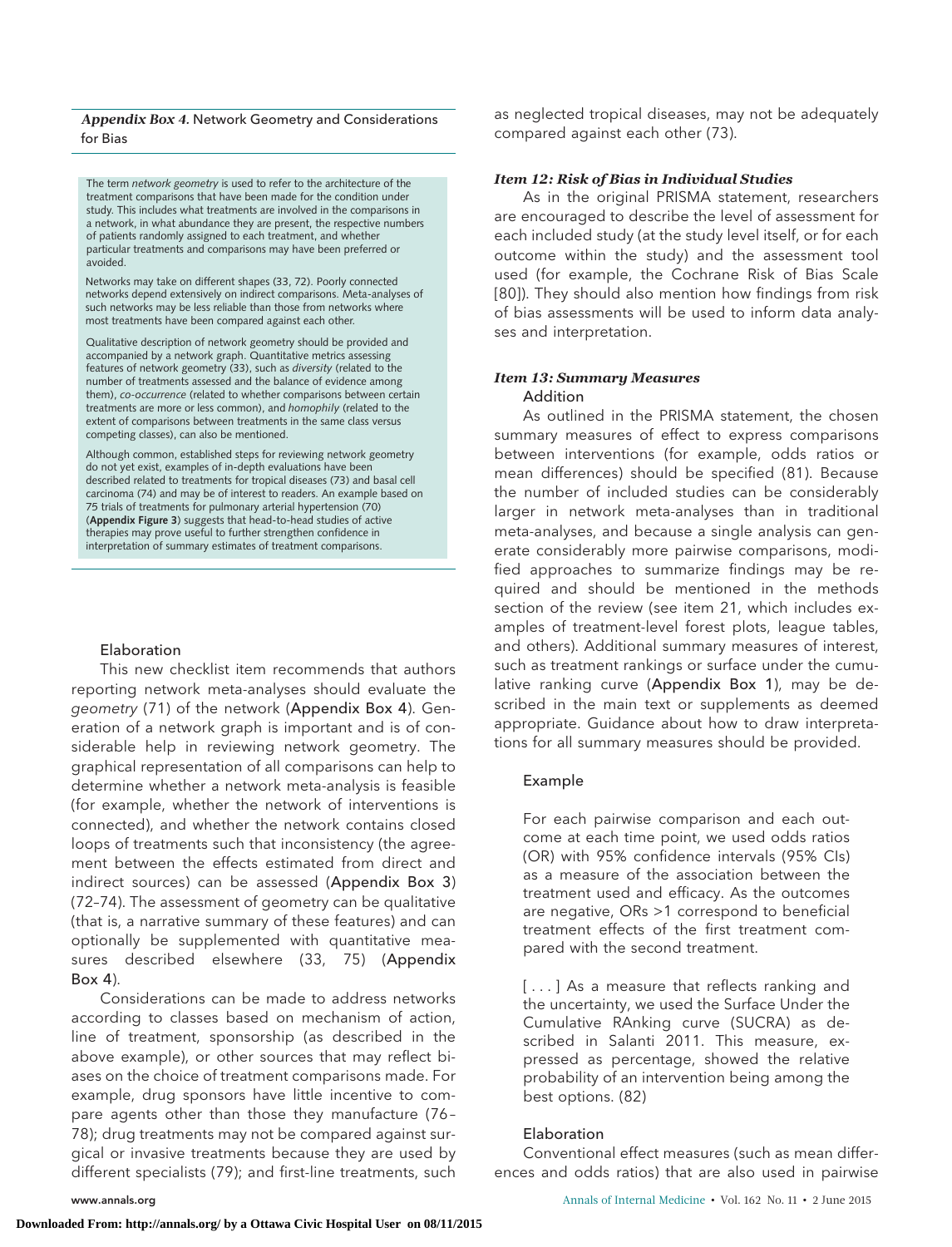meta-analysis are the primary measures of comparative efficacy between pairwise comparisons of interventions. These should be reported with an associated measure of uncertainty, typically 95% CIs for frequentist analyses and 95% credible intervals (CrIs) for Bayesian analyses. An additional output of network meta-analysis may be a relative ranking of the competing interventions included in the meta-analysis. If authors include rankings, they need to describe the approaches and measures used to rank the treatments and how findings based on these measures are interpreted (Appendix Box 1). Reviewers who evaluate more than 1 outcome are encouraged to report the relative ranking for every outcome.

Similar to guidance from the PRISMA statement, authors should keep in mind that differences in relative effects do not necessarily imply clinical or policy relevance. As such, reporting absolute differences alongside relative measures of effect may aid in interpretation of findings. Regarding probabilities associated with treatment rankings, authors are encouraged to report not only the probability of each intervention being best, but also a more complete presentation of rankings that includes the probability of being second best, third best, and so forth. This provides a picture of the uncertainty associated with the rankings.

# *Item 14: Planned Methods of Analysis* Addition

Although much of the guidance from the PRISMA statement applies, additional information is needed to enable complete understanding or replication of a network meta-analysis. In addition, the PRISMA statement did not discuss the reporting of considerations for Bayesian meta-analyses (Appendix Box 2).

# Example

The network meta-analysis was based on a bayesian random effects Poisson regression model, which preserves randomised treatment comparisons within trials. The model uses numbers of patients experiencing an event and accumulated patient years to estimate rate ratios. The specification of nodes in the network was based on the randomised intervention or in case of strategy trials, such as COURAGE [Clinical Outcomes Utilizing Revascularization and Aggressive Drug Evaluation] or FAME-2 [Fractional flow reserve versus Angiography for Multi-Vessel Evaluation], on the intervention received by the majority of patients in a trial arm. Analyses were performed using Markov-Chain Monte-Carlo methods. The prior distribution for treatment effects was minimally informative: a normal distribution with a mean of 1 and a

95% reference range from 0.01 to 100 on a rate ratio scale. The prior for the between trial variance  $\tau^2$ , which we assumed to be equal across comparisons, was based on empirical evidence derived from semi-objective outcomes of head to head comparisons: a log normal distribution with a geometric mean of  $\tau^2$  of 0.04 and a 95% reference range from 0.001 to 1.58. Rate ratios were estimated from the median and corresponding 95% credibility intervals from the 2.5th and 97.5th centiles of the posterior distribution. [ ...] Convergence was deemed to be achieved if plots of the Gelman-Rubin statistics indicated that widths of pooled runs and individual runs stabilised around the same value and their ratio was around 1. (83)

# Elaboration

Many network meta-analyses to date have used Bayesian methods for 2 reasons. First, much of the initial development of the technique (as well as related software) used a Bayesian approach. Second, Bayesian methods are often practical in complex or sparse data problems when non-Bayesian (frequentist) methods are not. Recently, statisticians have implemented non-Bayesian techniques in statistical software packages, such as Stata and R (84, 85). It is important to justify the assumptions made for the analyses for the inferential method used.

Regardless of the chosen approach, it is important to check that the model fits the data well. Bayesian models often make use of the deviance information criterion to compare models and assess overall goodness of fit (86). Non-Bayesian models often use hypothesis tests based on deviance statistics. Users of Bayesian models must describe and justify the prior distributions used and describe the method by which they checked for convergence of the Markov chain if using a Markovchain Monte Carlo simulation of the posterior distribution (86, 87). Authors are also encouraged to report on additional considerations, including whether armbased or contrast-based analyses are used, whether study effects are considered to be fixed or random, and so forth.

# *Item S2 (New Item): Assessment of Inconsistency*

When performing a network meta-analysis, we rely on the assumption of consistency of treatment effects (that is, the equivalency of treatment effects from direct and indirect evidence [Appendix Box 3]) across the different comparisons in the network.

#### Example

Consistency was mainly assessed by the comparison of the conventional network meta-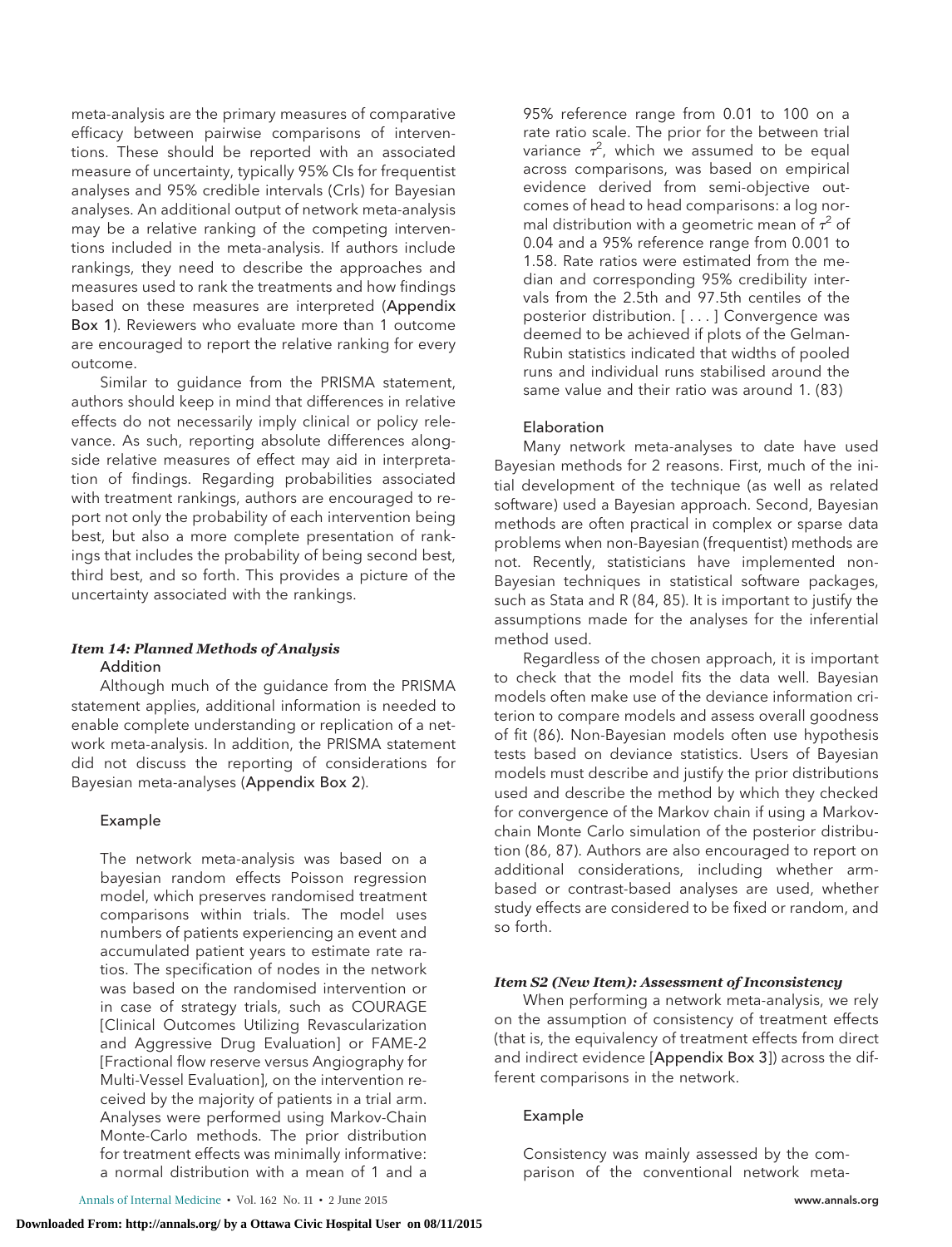analysis model, for which consistency is assumed, with a model that does not assume consistency (a series of pairwise meta-analyses analysed jointly). If the trade-off between model fit and complexity favoured the model with assumed consistency, this model was preferred. Moreover, we calculated the difference between direct and indirect evidence in all closed loops in the network; inconsistent loops were identified with a significant (95% CrI that excludes 0) disagreement between direct and indirect evidence. A loop of evidence is a collection of studies that links treatments to allow for indirect comparisons; the simplest loop is a triangle formed by three direct comparison studies with shared comparators. (88)

#### Elaboration

It is generally recommended to evaluate the consistency assumption by using both global and local approaches (Appendix Box 3). At the network level, one can check this assumption statistically by fitting a pair of related network meta-analysis models and comparing how well they fit to the data: one analysis wherein the model assumes consistency of direct and indirect evidence, and a second where the model does not make this assumption. Deviance information criteria can be used as mentioned earlier to consider model fit (19). If the models have a similar fit to the data, one can argue that consistency seems to hold.

To judge local consistency for particular contrasts of interventions that are part of a closed loop, one can use the method of Bucher and colleagues (89), or the node (or edge) splitting models presented by Dias and associates (16). The method of Bucher and colleagues assesses inconsistency in every available closed loop in the network separately and tests whether differences in treatment effects from direct and indirect evidence are present. Providing readers with a description of findings from an investigation to explore for inconsistency in the treatment network is important in order to shed light on the appropriateness of the assumption of consistency of evidence, which has implications for determining strength of confidence in the overall findings.

#### *Item 15: Risk of Bias Across Studies*

Guidance from the PRISMA statement applies. Authors should describe efforts taken to assess the risk of bias of included studies that may affect the cumulative evidence under study. Classical methods used to assess the risk of bias of included studies, such as use of the Cochrane Risk of Bias Scale, remain relevant and should be considered for each pairwise comparison in the treatment network; traditional approaches to presenting this information, as well as emerging approaches, such as color representation of bias in network diagrams (90), are possible. Given the complex structure of a network, identification of publication bias is more complex in a network meta-analysis owing to limited numbers of studies for each pairwise comparison, heterogeneity, and other limitations. Methods have been proposed that extend tests: for example, asymmetry testing and excess significance from pairwise meta-analyses also in the network space. The applicability of tests that evaluate the entire network has to be carefully considered in each network (91–93).

#### *Item 16: Additional Analyses* **Addition**

The PRISMA statement notes that authors should describe all additional analyses that are performed to elucidate the robustness of primary findings, including meta-regressions, subgroup analyses, and sensitivity analyses. These and other efforts undertaken to establish the robustness of findings of a network metaanalysis should be described.

## Examples

We considered how decisions to group glaucoma treatments could affect the transitivity assumption and interpretation of the analysis. (27) [See Appendix Figure 1.]

We a priori had selected allocation concealment, assessor blinding, treatment fidelity and imputation of numbers of responders as potentially important effect modifiers to be examined in sensitivity analyses to limit the included studies to those at low risk of bias. We conducted additional meta-regression analyses using random effects network meta-regression models to examine potential effect moderators such as the mean age of participants, the type of rating scales (clinician-rated versus selfrated), publication status (published versus dissertation), and therapy format (individual vs group). (94)

Random effects network meta-analyses with informative priors for heterogeneity variances were conducted for the analyses. We also conducted fixed and random effects models with vague priors. (95)

#### Elaboration

Various types of sensitivity analyses may be conducted to study the robustness of findings from a network meta-analysis. For example, network metaanalysis may be conducted by using alternative formulations of the treatment network, as in the example above. These analyses may potentially change clinical interpretations. If analyzed with Bayesian models, re-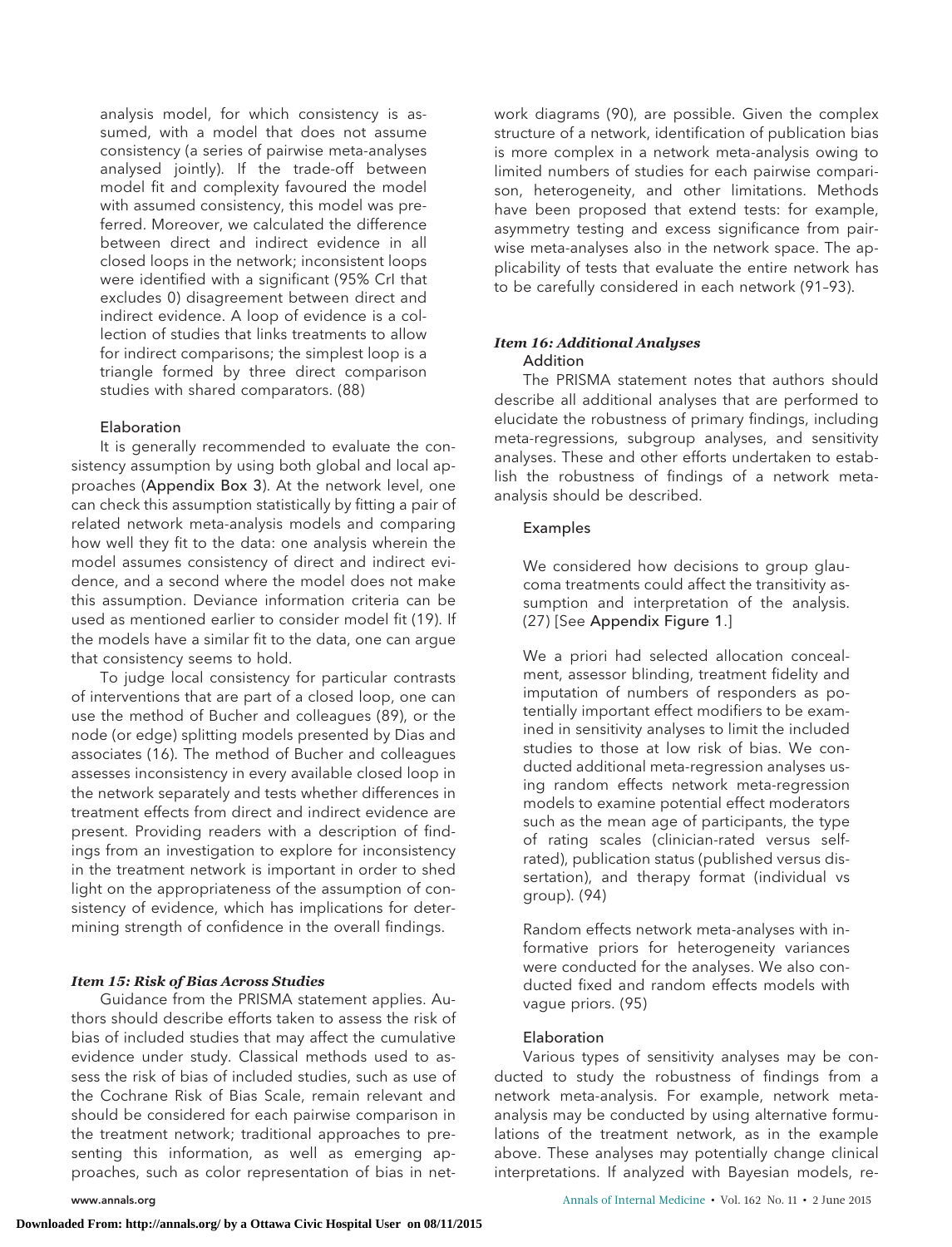

*Appendix Figure 1.* Example figures: alternative geometries of a network of interventions for glaucoma.

Example of alternative geometries of a treatment network for the treatment of glaucoma based on the splitting (A) versus lumping (B) of treatment regimens in the treatment network. A sensitivity analysis considering alternative geometries should be considered when lumping treatment nodes. Depending on quantity, results may be best in appendices. APRAC = apraclonidine; BETAX = betaxolol; BIMAT = bimatoprost; BRIM = brimonidine; BRIN = brinzolamide; CART = carteolol; DOR = dorzolamide; NO TRT = no treatment; NR = not reported; LATAN = latanoprost; LEVO = levobudolol; PL = placebo; TIMO = timolol; TRAV = travoprost.

sults may be sensitive to the specification of prior distributions, particularly for variance parameters (39). Sensitivity and subgroup analyses, as well as metaregression models adjusting for covariates (34), also can affect findings. These alternative models should be described and the sensitivity of results to them reported. Although these analyses should be noted in the main text, the results may, if extensive, need to be reported in supplements.

The treatments of interest in a network metaanalysis should be specified a priori. However, peripheral treatments may be included if, for example, they are a standard reference treatment not of direct interest that can connect an otherwise sparse network. Empiri-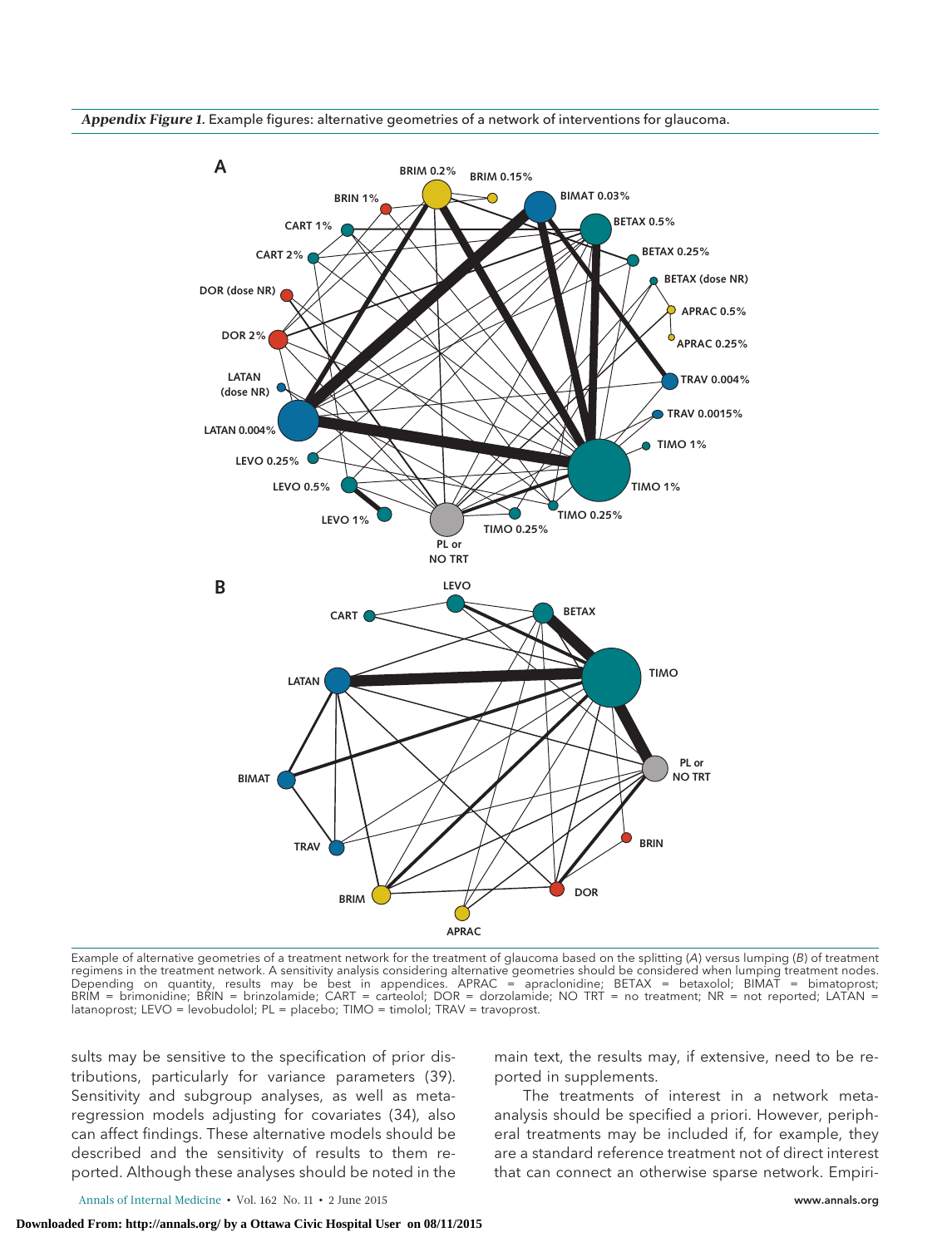cal evidence suggests that inclusion or exclusion of treatment nodes can affect estimates and treatment rankings (32).

Unless there is a clinical or analytical requirement in reference to the PICOS summary of the research question, the primary analysis should be restricted to specific doses of treatments and cotreatments. This is because lumping of different doses or cotreatments can introduce heterogeneity and inconsistency (96). However, as described earlier where a class effect may be considered, or different doses are considered to have the same efficacy, sensitivity analyses should be reported that take into account the alternative geometries.

Meta-regression analyses and subgroup analyses represent commonly used approaches to evaluating the effect of potential effect modifiers in traditional meta-analyses and remain applicable for network metaanalyses. The existing literature surveys methods for performing meta-regression analyses by using studylevel covariates in network meta-analysis (20, 44), whereas subgroup analyses addressing the effect of effect modifiers, such as study-specific risk of bias (for example, low versus moderate to high risk of bias) or date of publication (for example, publication before versus after a particular year of interest), can be performed by repeating the analysis after limiting the network to include only studies meeting the criteria of interest.

Bayesian analyses should address choice of the prior distribution by reporting sensitivity analyses, particularly for variance parameters, which often have a large effect on results (39, 97).

#### **Results**

# *Item 17: Study Selection*

As noted in the original PRISMA statement, there should be clear specification of the number of studies screened from the literature search, screened for eligibility from full-text reports, and subsequently included in the systematic review, with a corresponding flow diagram to summarize the study selection process.

## *Item S3 (New Item): Presentation of Network Geometry*

A network meta-analysis comparing all interventions of interest forms a network of treatments that are connected to each other on the basis of the pattern of comparisons made among the trials included in the review. The treatment comparisons for which trial data exist for an outcome of interest should be presented and summarized in a graph that enables readers to easily appraise the structure of existing evidence.

#### Example

Appendix Figure 2 shows a network graph comparing antipsychotic agents for prevention of schizophrenia relapse (12).





The size of treatment nodes reflects the number of patients randomly assigned to each treatment. The thickness of edges represents the number of studies underlying each comparison.

### Elaboration

Figure 1 shows a generic example of a network graph that introduces its use as a visualization tool. The network graph in Appendix Figure 2 shows the evidence base comparing 9 treatments for prevention of relapse of schizophrenia (12). As mentioned earlier, the size of the treatment nodes reflects the proportionate numbers of patients randomly assigned to each of the treatments, whereas edge thickness indicates the number of studies supporting each comparison. Such visualizations can be generated by using statistical software, such as Stata and R (90), and can provide readers with insights on the evidence base under study (that is, the network geometry); these insights are discussed in items S1 and S4 and Appendix Box 4. It is optimal to illustrate these figures with as few overlapping lines as possible in order to facilitate interpretations regarding the network geometry. Network graphs can provide insight into parts of the evidence base that are informed by small versus large amounts of data, and thus can inform the consideration of interventions that may benefit from further research in terms of accumulating additional evidence.

In cases where the network is small (for example, networks of 3 treatments for which data are present for all comparisons), provision of a table of the data and a short narrative description may be sufficient. Proportionate sizing of nodes and edges in a network diagram may not be desirable in cases where there are large divergences in the numbers of patients and studies across interventions, because they may produce network graphs that are difficult to interpret.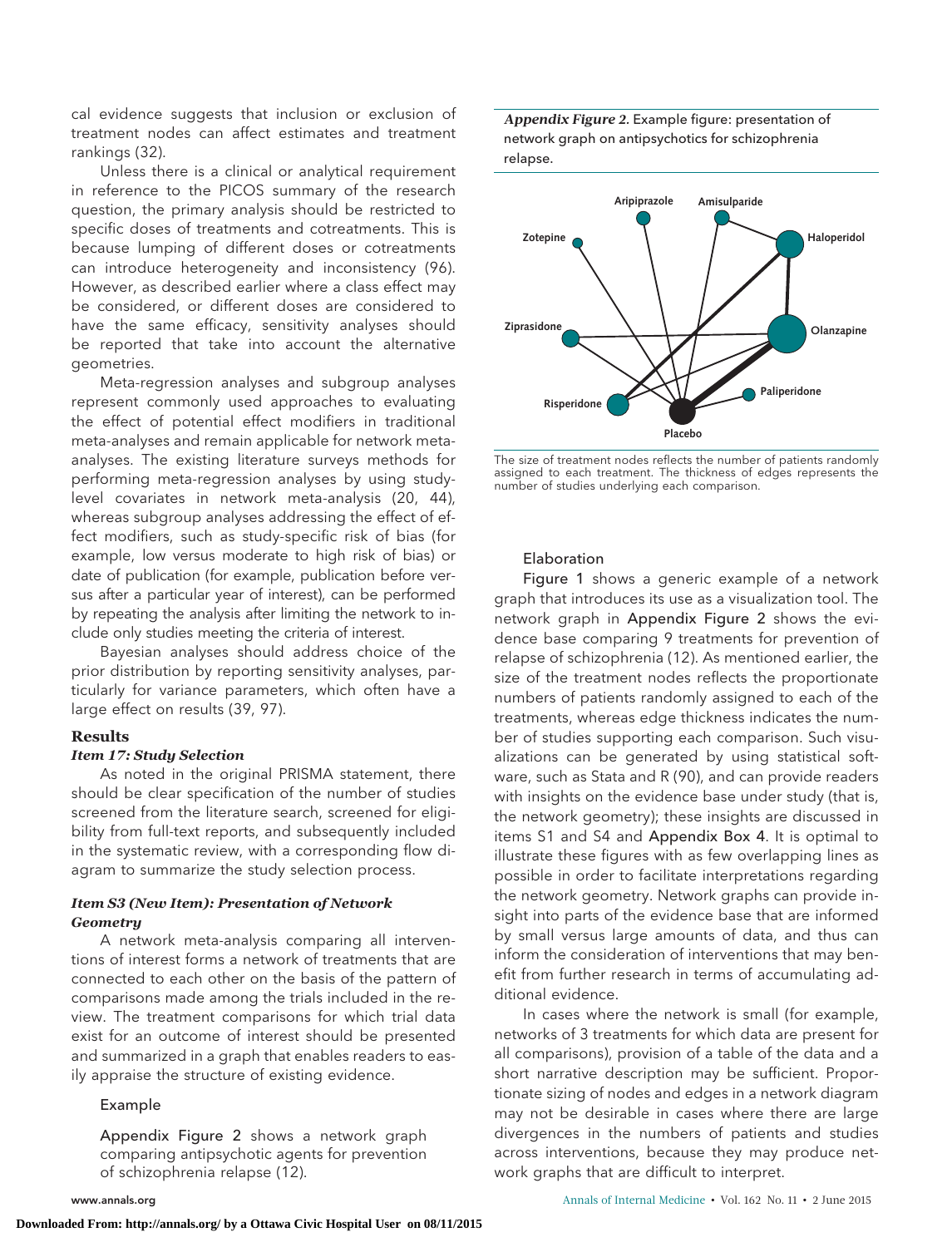#### *Item S4 (New Item): Summary of Network Geometry*

Provide a summary of the structure of the evidence base constructed from study selection.

#### Example

A total of 2,545 pulmonary hypertension patients received active pulmonary hypertension medication. The studied agents were more commonly bosentan ( $n = 13$  trials; patients receiving treatment = 633) and sildenafil ( $n = 13$ ) trials; patients receiving treatment = 593) [...]. Placebo was used as the comparator arm in 38 studies (patients receiving placebo = 1,643). Of the patients that received placebo, 52 participants were part of crossover studies with sildenafil. The most frequently used comparisons were bosentan versus placebo ( $n =$ 11) and sildenafil versus placebo  $(n = 11)$ . Studies that used placebo as the comparator arm ( $n = 38$ ) were for the most part sponsored by the pharmaceutical company that owned the product ( $n = 28$  studies [74%]). The only two published head-to-head comparisons of different medications (sildenafil against bosentan) were not sponsored by pharmaceutical companies, but by the British Heart Foundation and the Italian Health Authority. (70)

## Elaboration

Such geometry features as identification of a lack of information in relation to specific treatments and comparisons in the network should be described. Evaluations of network geometry may suggest specific biases related to the choice of treatments to be tested, their preferred (or avoided) comparisons, the effect of sponsoring on the selection of treatments and comparisons, and other biases that might affect the geometry of the network. These biases may have important implications for the strength of interpretation of the evidence.

Authors may choose whether to report specific measures of geometry described in Appendix Box 4. The graphical presentation of a network (for example, Appendix Figure 3) can be supplemented with a table (or text) describing the number of patients, number of studies, and number of events for each comparison or node. In instances where there are low numbers of events or low power, results should be interpreted with caution (38). In these instances, alternative network configurations may be considered (for example, lumping of interventions). Additional empirical work to clarify the role of network structure for interpreting findings from network meta-analyses is likely to be helpful and may lead to more specific reporting guidance in the future.

*Appendix Figure 3.* Example figure: network geometry of published and unpublished randomized studies on U.S. Food and Drug Administration–approved medications for pulmonary hypertension.



Each intervention is shown by a circular node, with the same color used to group interventions which belong to the same drug class. An auto-loop represents studies where different doses of the same medication have been compared. IV = intravenous; SC = subcutaneous.

## *Item 18: Study Characteristics*

As reflected in the PRISMA statement, authors should present the characteristics of all included trials (PICOS-related information, study time frame, sample size, patient demographics) in the systematic review. This still applies to reviews that evaluate a network of treatments. This is commonly accomplished through both a summary in the main text and tables that provide detailed information for all included studies. Authors may wish to structure information tables by using subheadings such that subgroups of trials included in the treatment network are presented together (for example, all A versus B trials, then all A versus C trials). Authors should especially try to report effect modifiers collected to monitor for variations in treatment effects that may have arisen owing to broad time frames of research, because these may be particularly important in judging the appropriateness of the transitivity assumption.

Because systematic reviews incorporating network meta-analyses will often include data from studies of many different comparisons and many studies, authors should plan to make use of supplemental appendices (as described in a section below) in order to provide readers with adequate information for review of study characteristics.

# *Item 19: Risk of Bias Within Studies*

As outlined in the PRISMA statement, we recommend that findings from risk of bias assessment of the included studies be reported at the level of the individual study, and not only in terms of aggregate counts of studies at lower or higher risk of bias. A summary of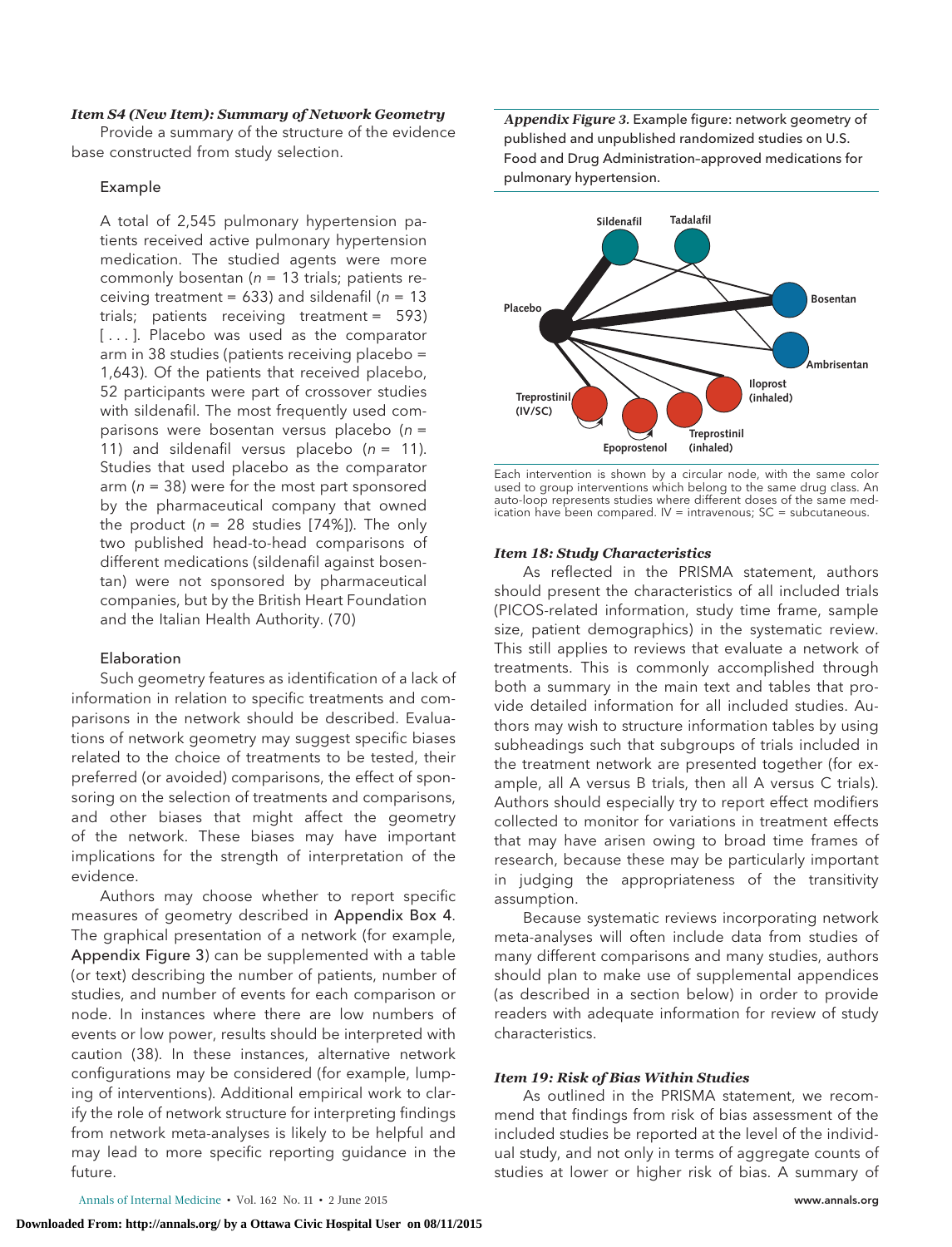| Appendix Table. Example Table: Presentation of Outcome Data, by Included Study* |  |  |  |  |  |  |  |
|---------------------------------------------------------------------------------|--|--|--|--|--|--|--|
|---------------------------------------------------------------------------------|--|--|--|--|--|--|--|

| Study            | <b>Intervention</b>                 |             |                              |             |                                     |             |                                                           |             |                   |             |
|------------------|-------------------------------------|-------------|------------------------------|-------------|-------------------------------------|-------------|-----------------------------------------------------------|-------------|-------------------|-------------|
|                  | <b>Medical</b><br>Resynchronization |             | Cardiac<br>Resynchronization |             | Implantable<br><b>Defibrillator</b> |             | <b>Combined</b><br>Resynchronization<br>and Defibrillator |             | <b>Amiodarone</b> |             |
|                  | Events, n                           | Patients, n | Events, n                    | Patients, n | Events, n                           | Patients, n | Events, n                                                 | Patients, n | Events, n         | Patients, n |
| CARE-HF-ext      | 154                                 | 404         | 101                          | 409         |                                     |             |                                                           |             |                   |             |
| <b>COMPANION</b> | 77                                  | 308         | 131                          | 617         |                                     |             | 105                                                       | 595         |                   |             |
| <b>MIRACLE</b>   | 16                                  | 225         | 12                           | 228         |                                     |             |                                                           |             |                   |             |
| MUSTIC-SR        | $\mathbf{0}$                        | 29          |                              | 29          |                                     |             |                                                           |             |                   |             |
| SCD-HeFT         | 244                                 | 847         |                              |             | 182                                 | 829         |                                                           |             | 240               | 85          |
| <b>MADIT-II</b>  | 97                                  | 490         |                              |             | 105                                 | 742         |                                                           |             |                   |             |
| <b>DEFINITE</b>  | 40                                  | 229         |                              |             | 28                                  | 229         |                                                           |             |                   |             |
| <b>CAT</b>       | 17                                  | 54          |                              |             | 13                                  | 50          |                                                           |             |                   |             |
| MIRACLE-ICD-I    |                                     |             |                              |             | 5                                   | 182         | $\overline{4}$                                            | 187         |                   |             |
| MIRACLE-ICD-II   |                                     |             |                              |             | $\overline{2}$                      | 101         | $\overline{2}$                                            | 85          |                   |             |
| CONTAK-CD        |                                     |             |                              |             | 16                                  | 245         | 11                                                        | 245         |                   |             |
| <b>AMIOVIRT</b>  |                                     |             |                              |             | 6                                   | 51          |                                                           |             | 7                 | 52          |

AMIOVIRT = Amiodarone Versus Implantable Cardioverter-Defibrillator Randomised Trial; CARE-HF-ext = Cardiac Resynchronisation-Heart Failure extension phase; CAT = Cardiomyopathy Trial; COMPANION = Comparison Of Medical Therapy, Pacing, And Defibrillation In Chronic Heart Failure; CONTAK-CD = Guidant CONTAK CD CRT-D System Trial; DEFINITE = Defibrillators in Non-ischemic Cardiomyopathy Treatment Evaluation Trial; MADIT = Multicenter Automatic Defibrillator Implantation Trial II; MIRACLE = Multicenter InSync Randomised Clinical Evaluation; MIRACLE-ICD = Multicenter InSync Randomised Clinical Evaluation–Implantable Cardioverter Defibrillator; MUSTIC-SR = Multisite Stimulation in Cardiomyopathies Sinus Rhythm; SCD-HeFT = Sudden Cardiac Death in Heart Failure Trial.

\* Based on information from reference 98.

bias assessments presented in a table or graph format remains most convenient, and because network metaanalyses commonly include a large number of studies, this may be most simply summarized in an online supplemental appendix to the main report. An additional consideration may be to also present a network graph incorporating risk of bias coloring, as is commonly used in Cochrane systematic reviews (for example, where green indicates low risk of bias, red high risk of bias, and yellow unclear risk of bias) to demonstrate the perceived level of risk within different parts of the treatment network (90).

#### *Item 20: Results of Individual Studies*

#### Addition

The PRISMA statement recommends that for each outcome studied, the summary outcome data for each study's intervention groups (such as number of events and sample size for binary outcomes, and mean, standard deviation, and sample size for continuous outcomes) be provided. Use of a forest plot is recommended as ideal for traditional meta-analyses. Some modifications are needed for systematic reviews incorporating a network meta-analysis.

#### Example

The Appendix Table presents an example of one possible approach to provision of data on mortality observed with five different interventions for treatment of left ventricular dysfunction (medical resynchronisation, cardiac resynchronisation, implantable defibrillator,

combined resynchronisation and defibrillator, and amiodarone) as described elsewhere (98).

# Elaboration

For network meta-analyses in which many studies and many treatments may be considered, provision of outcome data at the study level in a forest plot or table in the main text may be unwieldy. Authors may alternatively report this information in one of several possible formats by using an online supplemental Web appendix (see the section on this topic below). This could include a table of data by study, provision of the data sets used for network meta-analyses (as shown in the example), or provision of forest plots that may have been prepared to study information within each of the edges of the treatment network. The sample tabular approach presented in the Appendix Table is intuitive; however, it can be inconvenient when dealing with many treatments or when outcomes are not counts, and varied approaches may be required.

#### *Item 21: Synthesis of Results* Addition

The PRISMA statement advocates reporting of the main results of the review, including findings from meta-analyses and the corresponding measures of heterogeneity. This guidance applies to reviews incorporating network meta-analyses, although some additions beyond conventional practice for pairwise metaanalysis are needed given the potentially sizable increase in the amount of data to present.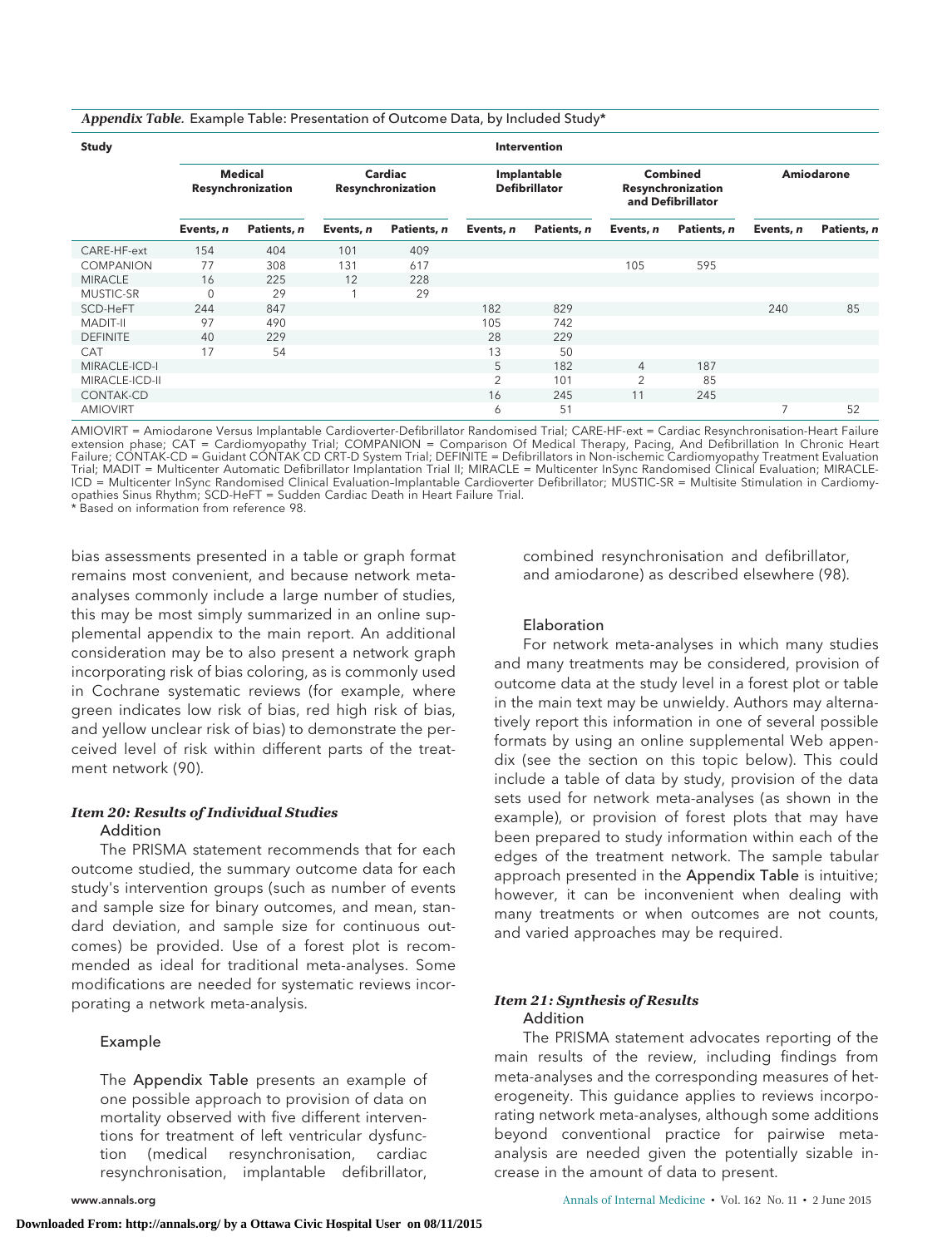*Appendix Figure 4.* Example figure: league table presenting network meta-analysis estimates (lower triangle) and direct estimates (upper triangle) of efficacy (disability progression over 36 months) of immunomodulators and immunosuppressants for multiple sclerosis.

| Azathioprine                                      |                          | 0.31<br>$(0.16 - 0.63)$ |                         |                         |
|---------------------------------------------------|--------------------------|-------------------------|-------------------------|-------------------------|
| 0.52<br>$(0.11 - 2.00)$                           | $IFNB-1b$<br>(Betaseron) | 0.59<br>$(0.46 - 0.77)$ |                         |                         |
| 0.45<br>$(0.13 - 1.31)$                           | 0.87<br>$(0.35 - 2.09)$  | Placebo                 | 0.59<br>$(0.33 - 1.07)$ | 0.33<br>$(0.16 - 0.67)$ |
| 0.41<br>$(0.09 - 1.59)$                           | 0.79<br>$(0.22 - 2.75)$  | 0.91<br>$(0.37 - 2.21)$ | IFN $\alpha$ (Rebif)    |                         |
| 0.28<br>$(0.04-1.57)$ $(0.10-2.82)$ $(0.15-2.52)$ | 0.54                     | 0.62                    | 0.68<br>$(0.13 - 3.59)$ | Cyclophosphamide        |

Treatments are reported in order of relative ranking for efficacy. Comparisons between treatments should be read from left to right, and their odds ratio is in the cell in common between the column-defining treatment and the row-defining treatment. Odds ratios less than 1 favor the column-defining treatment for the network estimates and the row-defining treatment for the direct estimates. IFN = interferon.

## Example

Two examples of reporting of comparative treatment efficacy from a review comparing efficacy of treatments for multiple sclerosis with regard to progression of disability are presented in Appendix Figures 4 and 5 (82).

#### Elaboration

Reviews comparing 2 interventions commonly contain forest plots which present 1) the summary measures of effect for each included trial, and 2) the summary measure of effect generated by meta-analyzing data from the included trials (supplemented with outcome data from each trial,  $l^2$  values quantifying statisti-

*Appendix Figure 5.* Example figure: forest plot for efficacy (disability progression over 36 months) of immunomodulators and immunosuppressants for multiple sclerosis versus placebo.



Summary estimates are reported for only a subset of all possible pairwise comparisons, namely active interventions versus placebo. Treatments are ranked according to their surface under the cumulative ranking values. OR = odds ratio; CrI = credible interval; IFN = interferon.

*Appendix Figure 6.* Examples: tabular (top) and graphical (bottom) reporting of treatment rankings regarding comparison of treatment-associated risks of grade 3 or 4 hematologic toxicities for resected pancreatic adenocarcinoma.

| Ranking        | Treatment and Corresponding Ranking Probabilities<br>Grade 3 or 4 Hematologic Toxicity |             |                           |                                 |  |  |  |  |
|----------------|----------------------------------------------------------------------------------------|-------------|---------------------------|---------------------------------|--|--|--|--|
|                | $5-FU$                                                                                 | Gemcitabine | Chemoradiation<br>$+5-FU$ | Chemoradiation<br>+ gemcitabine |  |  |  |  |
| 1              | 0.42                                                                                   | 0.42        | 0.15                      | 0.01                            |  |  |  |  |
| $\overline{2}$ | 0.46                                                                                   | 0.36        | 0.15                      | 0.02                            |  |  |  |  |
| 3              | 0.10                                                                                   | 0.17        | 0.68                      | 0.04                            |  |  |  |  |
|                | 0.02                                                                                   | 0.05        | 0.02                      | 0.93                            |  |  |  |  |



Rankings nearer 1 suggest greater risk. 5-FU = 5-fluorouracil.

cal heterogeneity between study-level summary measures, and so forth). Network meta-analyses may include large numbers of treatments (and thus many pairwise comparisons to summarize) as well as studies (and thus a burdensome number of study-level summaries to present).

For these reasons, forest plots often summarize findings from a network meta-analysis inefficiently. Instead, a large number of treatment comparisons may require 1) an alternative visual, such as a league table (a tabular approach used to succinctly present all possible pairwise comparisons between treatments, as shown in Appendix Figure 4) or 2) emphasis on a subset of all possible treatment comparisons in forest plots or other graphs of summary estimates (Appendix Figure 5). A network meta-analysis may focus on reporting odds ratios of a specific new intervention of interest versus all older interventions, or on comparisons of each active intervention against placebo.

Finally, the challenge of summarizing comparative efficacy and safety succinctly between multiple interventions has popularized the use of supplementary measures in the form of treatment rankings and relative probabilities of superiority (36). Appendix Figure 6 presents examples of tabular and graphical approaches to summarizing such information. Simultane-

Annals of Internal Medicine • Vol. 162 No. 11 • 2 June 2015 **www.annals.org** www.annals.org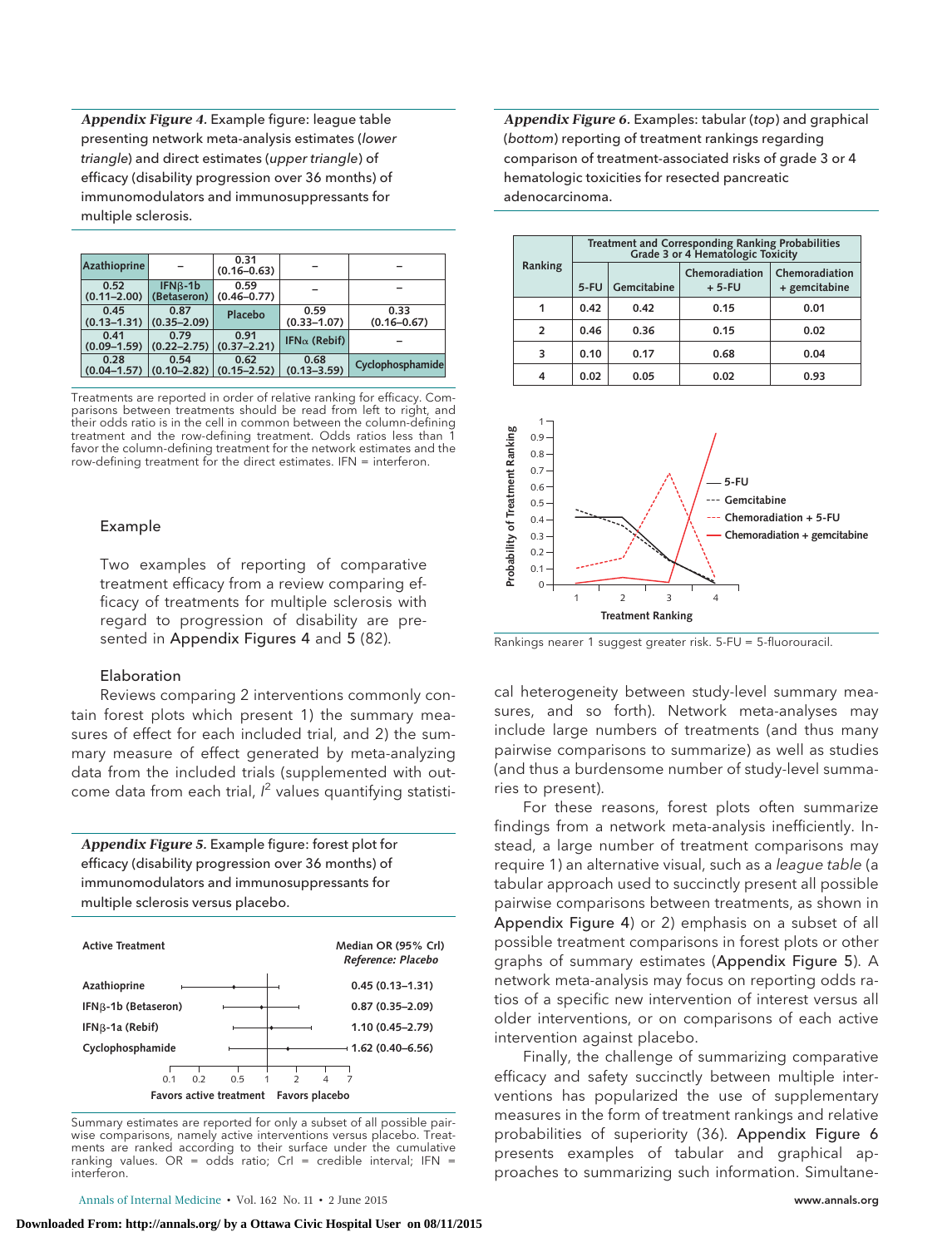ous presentation of treatment hierarchy (as based on ranking measures) and summary effect measures may be considered as the most appropriate way of reporting the 2 outputs. League tables (Appendix Figure 4) containing the competing treatments in the diagonal cells can be used and treatments can be ordered according to their hierarchy for the respective outcome. These figures can be challenging to interpret, and it is recommended that authors provide a clear description when used to maximize transparency to readers.

In addition, forest plots showing the summary effects of all treatments versus a common reference intervention can be generated in a manner such that they provide information on the relative ranking of treatments—for example, by organizing the order in which comparisons are presented to correspond to the values of a measure, such as the surface under the cumulative ranking curve for each treatment (Appendix Figure 5). Full relative ranking results (such as the estimated ranking probabilities for all treatments) may be reported as supplementary material. Tan and colleagues (99) present additional considerations for the presentation of findings from network meta-analysis.

#### *Item S5 (New Item): Exploration for Inconsistency*

Provide a description of findings from investigations performed to assess for the presence of inconsistency in the evidence base analyzed.

#### Example

The assumption of consistency was generally supported by a better trade-off between model fit and complexity when consistency was assumed than when it was not. Significant disagreement between direct and indirect estimates (inconsistency) was identified in only very few cases: for efficacy seven of 80 loops; for all-cause discontinuation three of 80 loops; for weight gain one of 62 loops; for extrapyramidal side-effects one of 56 loops; for prolactin increase three of 44 loops; for QTc prolongation two of 35 loops; and for sedation none of 49 loops were inconsistent (appendix pp 105- 14). Data were double-checked and we could not identify any important variable that differed across comparisons in these loops. The number of included studies in the inconsistent loops was typically small, so the extent of inconsistency was not substantial enough to change the results. (88)

#### Elaboration

The approach to presenting inconsistency results depends on the method used to evaluate inconsistency. Results of global approaches (Appendix Box 5)

*Appendix Box 5.* Differences in Approach to Fitting Network Meta-Analyses.

Network meta-analysis can be performed within either a frequentist or a Bayesian framework. Frequentist and Bayesian approaches to statistics differ in their definitions of probability. Thus far, the majority of published network meta-analyses have used a Bayesian approach. Bayesian analyses return the posterior probability distribution of all the model parameters given the data and prior beliefs (e.g., from external information) about the values of the parameters. They fully encapsulate the uncertainty in the parameter of interest and thus can make direct probability statements about these parameters (e.g., the probability that one intervention is superior to another). Frequentist analyses calculate the probability that the observed data would have occurred under their sampling distribution for hypothesized values of the parameters. This approach to parameter estimation is more indirect than the Bayesian approach. Bayesian methods have been criticized for their perceived complexity and the potential for subjectivity to be introduced by choice of a prior distribution that may affect study findings. Others argue that explicit use of a prior distribution makes transparent how individuals can interpret the same data differently. Despite these challenges, Bayesian methods offer considerable flexibility for statistical modeling. In-depth introductions to Bayesian methods and discussion of these and other issues can be found elsewhere (87, 100).

are usually summarized in a specific value, which can be the P value of a chi-square test from a chosen model (such as a design-by-treatment model [21], Q test for inconsistency [101], or composite test for inconsistency [102]), the value of the  $l^2$  measure for inconsistency, the difference in a measure of model fit or parsimony between consistency and inconsistency model (19), or the magnitude of inconsistency variance (random inconsistency models [22, 28]). Such values can be reported in tables or graphs that are primarily used to present the summary effects from a network meta-analysis. Local approaches (including the loop-specific approach [103], node-splitting (16), or "net-heat" approach [104]) require the presentation of inconsistency estimates for each different evaluated part of the network, which can result in huge tables or graphs (such as forest or matrix plots), particularly in the case of large networks.

One option for a more concise presentation would be to show the inconsistency results only for loops or comparisons that might be possible sources of inconsistency on the basis of findings from statistical tests. Review authors are recommended to consider both global and local methods for the evaluation of inconsistency. More detailed reporting of findings from use of local approaches to explore for inconsistency should be included in the supplementary material.

#### *Item 22: Risk of Bias Across Studies*

Guidance from the PRISMA statement remains applicable. Authors are recommended to present the results of any assessments made to explore the potential for risk of bias across included studies (see item 15).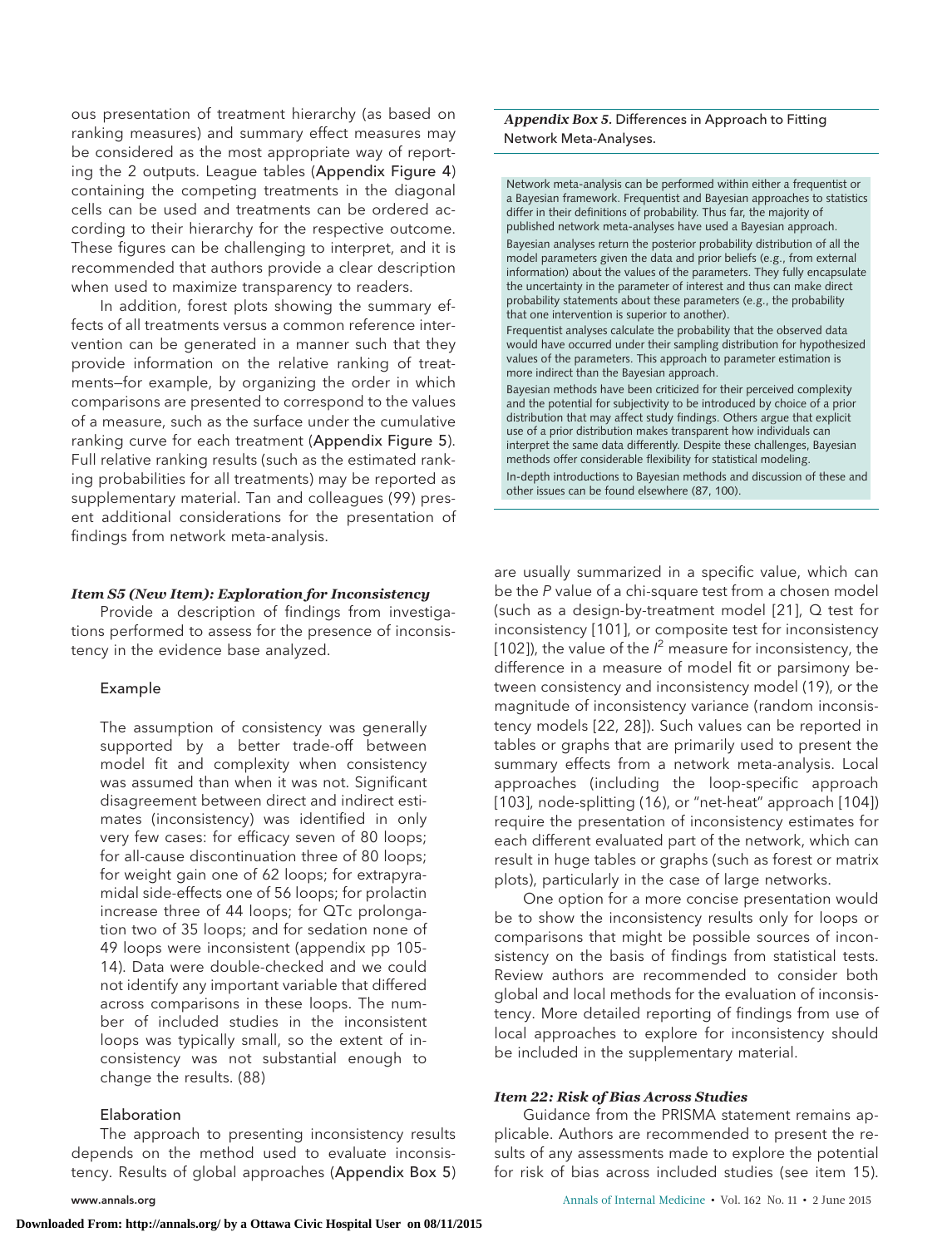The incorporation of risk of bias assessments (and their effect across a network of treatments) into judgment of the strength, credibility, and interpretability of findings from a network meta-analysis is an area of current research. Recent publications have included efforts to achieve this objective (56), and works describing approaches to integrate strength of evidence have appeared in the literature (51, 105).

# *Item 23: Results of Additional Analyses*

# Addition

The PRISMA statement suggests describing results obtained from additional subgroup analyses, sensitivity analyses, meta-regression analyses, or different models (for example, fixed versus random effects) that were performed as part of the systematic review. This remains applicable for network meta-analyses but may include additional considerations, such as alternative geometry.

# Example: Alternative Network Geometry

Standard adjusted dose vitamin K agonist (VKA) (odds ratio 0.11 (95% credible interval 0.04 to 0.27)), dabigatran, apixaban 5 mg, apixaban 2.5 mg, and rivaroxaban decreased the risk of recurrent venous thromboembolism, compared with ASA [acetylsalicylic acid]. Compared with low dose VKA, standard adjusted dose VKA reduced the risk of recurrent venous thromboembolism (0.25 (0.10 to 0.58)).

[...] An appendix presents a detailed explanation for the potential discrepancy between ASA and placebo results. Results for most class level analyses also aligned with those reported previously in the treatment level analysis. Subgroup analyses, performed to account for heterogeneity due to study duration, yielded results that were more favourable for ASA than those obtained from the primary analysis. However, results for ASA were still less pronounced than those reported for other treatments (standard adjusted dose VKA, low intensity VKA, and dabigatran) that remained in the evidence network. Sensitivity analysis excluding ximelagatran from the analysis did not change the results reported. (95)

#### Example: Subgroup Analysis

Table 2 presents an investigation into potential sources of variation in people with diabetes in the network. Estimates of relative risk comparing sirolimus eluting stents with paclitaxel eluting stents depended to some extent on the

quality of the trials, the length of followup, and the time of completion of patient recruitment (table 2), but 95% credibility intervals were wide and tests for interaction negative (P for interaction ≥0.16). The estimated relative risk of death when sirolimus eluting stents were compared with bare metal stents was greater when the specified duration of dual antiplatelet therapy was less than six months (2.37, 95% credibility interval 1.18 to 5.12) compared with six months or longer (0.89, 0.58 to 1.40, P for interaction 0.02), however. (106)

# Example: Meta-regression Analysis

None of the regression coefficients of the meta-regression examining possible effect moderators turned out to be statistically significant [-0.024 (95% CI -0.056 to 0.006) for age, –0.899 (95% CI –1.843 to 0.024 for rating scale),  $-0.442$  (95% CI  $-1.399$  to 0.520) for publication status, and 0.004 (95% CI -0.798 to 0.762) for therapy format]. (94)

## Elaboration

Performance of additional analyses retains an important role in establishing the robustness of findings from any meta-analysis. This includes consideration of various ways to structure the treatment network (such as lumping and splitting in relation to dose levels versus any exposure, method of administration, or exclusion of certain doses), accounting for the effect of covariates on summary effect measures (such as metaregression or subgroup analysis), use of different statistical models (especially involving a Bayesian approach, where different prior distributions may be chosen), and so forth. Authors are encouraged to report findings from such analyses so that readers have all available information for judging robustness of primary findings. Use of supplemental appendices to the main text may be required to present this information.

Selection of a statistical model for network metaanalyses where comparisons between treatments are largely based on single studies can also represent a challenge. We refer readers to the appendices of a recent review of antithrombotic agents, which illustrate a possible approach to reporting results when dealing with such a challenge (107).

# **Discussion**

#### *Item 24: Summary of Evidence*

The PRISMA statement recommends that authors provide a summary of the main findings obtained from the review with regard to each outcome assessed, and that this be done in a way that reflects consideration of the review's key audiences, including clinicians, re-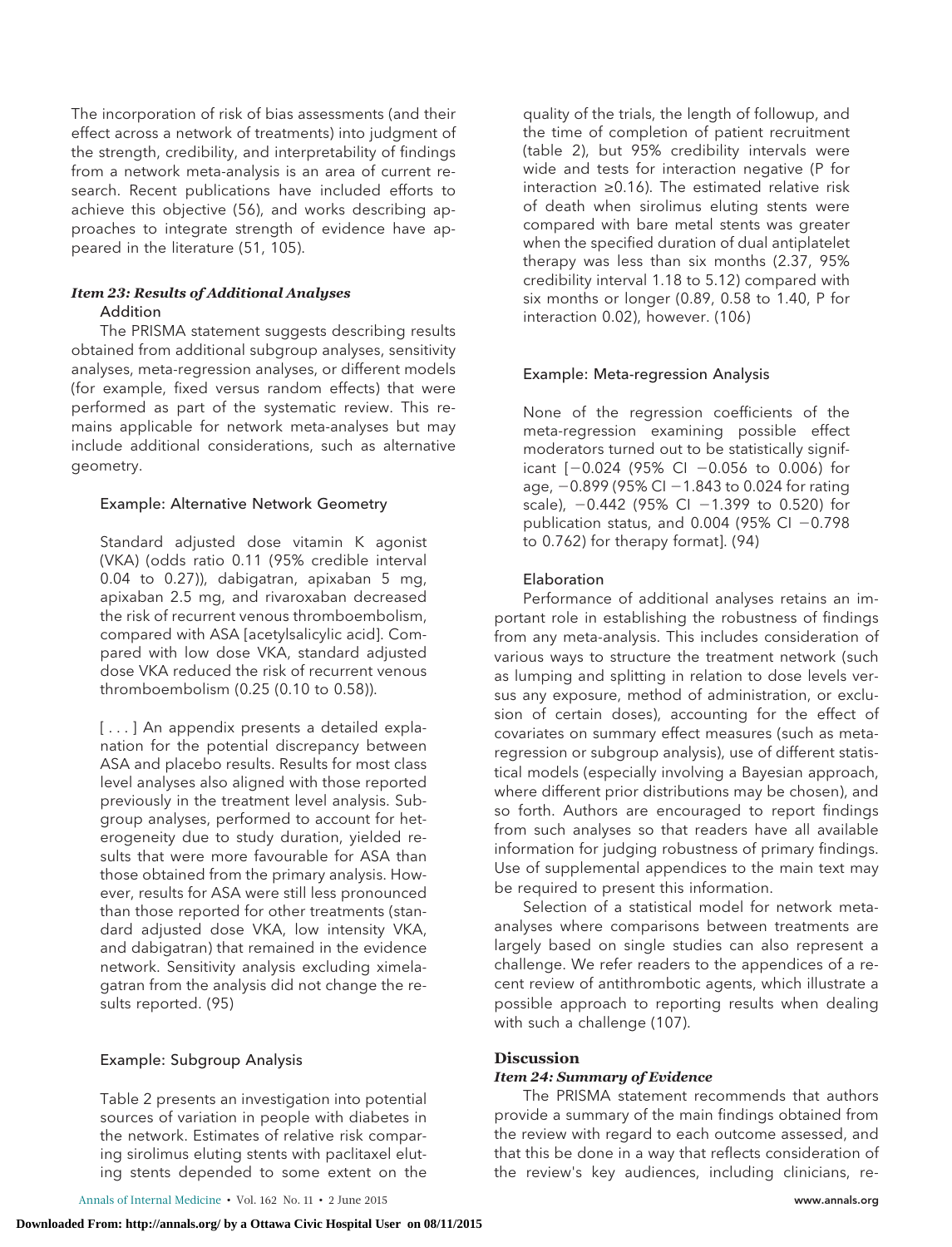searchers, and policymakers. This guidance remains entirely applicable to the reporting of network metaanalyses. As with traditional systematic reviews, mention of how findings are similar to or different from past network meta-analyses can be helpful for readers and is encouraged.

## *Item 25: Limitations* **Addition**

The PRISMA statement recommends referral to limitations at the level of individual studies and outcomes in the review (including risk of bias concerns), as well as the review level. This guidance remains applicable in the context of network meta-analysis, with some potential modifications to address the nuances associated with network meta-analysis. A recent example studying pharmacotherapies for schizophrenia addresses such a collection of items (88).

# Example

Our study has several limitations. The network could be expanded to old drugs such as perphenazine and sulpiride, which have had good results in effectiveness studies, but only a few relevant perphenazine trials have been done.

[...] Reporting of side-effects is unsatisfactory in randomised controlled trials in patients with psychiatric disorders, and some side-effects were not recorded at all for some drugs. The meta-regression with percentage of withdrawals as a moderator could not rule out all potential bias associated with high attrition in schizophrenia trials.

Our findings cannot be generalised to young people with schizophrenia, patients with predominant negative symptoms, refractory patients, or stable patients, all of whom were excluded to enhance homogeneity as required by multiple-treatments meta-analysis. A funnel plot asymmetry was seen, which is not necessarily the expression of publication bias, but rather of higher efficacy in small trials than in larger ones, for various reasons. For example, sample size estimates for drugs with low efficacy might have needed higher numbers of participants to attain statistical significance than in trials with more effective drugs. However, accounting for trial size did not substantially change the rankings. Finally, because multiple-treatments meta-analysis requires reasonably homogeneous studies, we had to restrict ourselves to short-term trials. Because schizophrenia is often a chronic disorder, future multiple-treatments meta-analyses could

focus on long-term trials, but these remain scarce. In any case, for clinicians to know to which drugs patients are most likely to respond within a reasonable duration such as 6 weeks is important. (88)

# Elaboration

The risk for violating the assumption of transitivity may be increased in network meta-analyses when dealing with larger treatment networks or broad variation in dates of study performance (which may reflect important changes in co-medication use, improved expertise in disease management, modifications of diagnostic criteria or disease severity, or other factors). It is helpful for readers when the study authors provide insight on such information. Important considerations resulting from quantitative explorations for inconsistency of direct and indirect information should be noted; identified sources of inconsistencies and efforts taken to resolve them should be noted. Authors should also mention important changes in findings that may be related to sensitivity analyses, such as meta-regressions or modifications of the network structure. Weaknesses of the evidence base that informed data analyses (for example, limited amounts of information from head-tohead trials, or high risk of bias for particular edges or comparisons within the network) are also worthy of mention. Subtle or moderate changes in characteristics of study populations that may have implications regarding to whom results may apply should also be noted.

# *Item 26: Conclusions*

The PRISMA statement's guidance proscribes stating an overall interpretation of the review's results while considering other related evidence, as well as a brief mention of the review's implications for future research. This guidance remains applicable for reviews including network meta-analyses.

# *Item 27: Funding*

Sources of funding and related conflicts of interest should be stated, along with information about the involvement of funders, if any, in the design, analysis, and publication of the network meta-analysis. Traditional meta-analyses have long been influential tools for decision making and policy. Therefore, it is not surprising that potentially conflicted stakeholders may fund metaanalyses, and this remains a consideration for network meta-analyses.

There is evidence that industry-sponsored metaanalyses tend to have more favorable conclusions than other meta-analyses (108, 109). Therefore, it is essential that reports summarizing reviews of networks of treatments describe in detail both their funding and any related potential conflicts of interest, and explain whether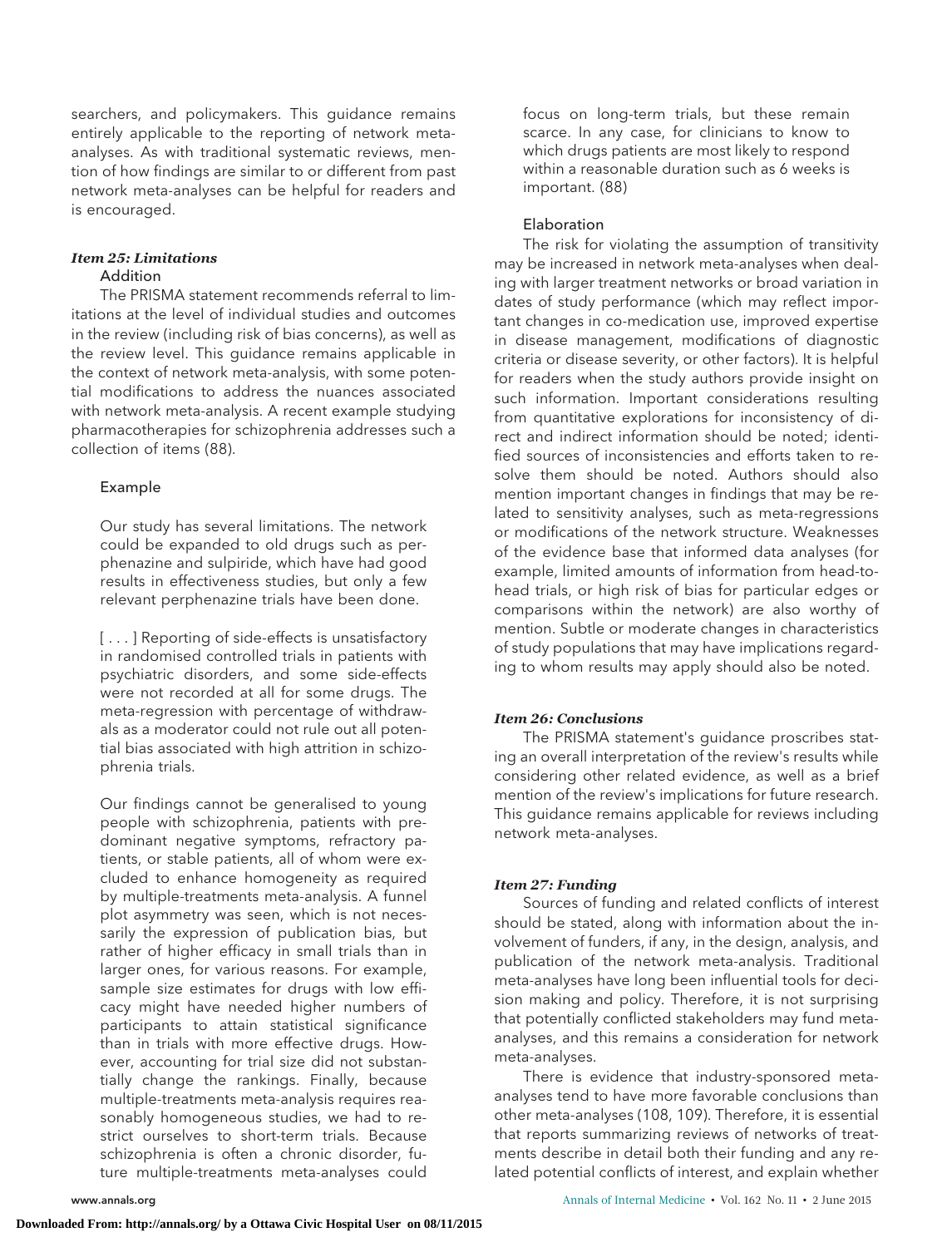funders had any involvement in study design, analysis or interpretation of the results, drafting of the manuscript, or the decision to publish the results.

# **Use of Supplemental Appendices for Complete Reporting of Network Meta-analyses**

Supplemental appendices are key tools for aiding reproducible research and ensuring transparent reporting of network meta-analyses. Given the nature of questions they address, reports of network meta-analyses often contain large amounts of information on methods used, evidence studied, and results produced. Transparent reporting of the data and the steps underpinning a network meta-analysis can thus be challenging. Journals often have limits on word counts for the text and on the number of tables and figures that may be included, and desire that information be distilled for their readership. They may require a "palatable" presentation focusing on main findings rather than on detailed reporting of data underpinning the review and explanation of the statistical modeling techniques used.

Throughout this guidance, we have noted areas where authors might present information in supplements (for example, partial versus full reporting of summary estimates, study characteristics, or explorations of heterogeneity). Although we have attempted to provide comprehensive guidance on reporting network meta-analyses and we feel that the highlighted elements are needed to maximize their transparency, there will probably be a need to distribute this information between the main text and supplements differently, depending on the target journal. We suggest that readers consult good examples of reviews balancing reporting between main text and data supplements when considering the reporting of their own network meta-analyses. Future updates are likely to include further discussion on this aspect of presenting reviews that incorporate networks of treatments.

# **Software for Implementing Network Meta-analysis**

Several software packages are available for implementing network meta-analysis. The choice of software package will depend on the statistical method under consideration.

For Bayesian statistics, WinBUGS (Imperial College and Medical Research Council, London, United Kingdom) (110) is the most widely used software package, although JAGS (111) and OpenBUGS can also be used. The NICE Decision Support Unit (112) published a series of technical support documents with code for conducting network meta-analysis for various outcomes within a Bayesian framework.

The Web sites of the Multi-Parameter Evidence Synthesis Group (113) and the IMMA project (University of Ioannina, Ioaninna, Greece) (114) also provide code

that can be used to perform network meta-analysis in WinBUGS, OpenBUGS, or JAGS. These packages can be used directly or indirectly via widely general purpose software, such as R (R Foundation for Statistical Computing, Vienna, Austria) (115–118), STATA (Stata Corp., College Station, Texas) (116), SAS (SAS Institute, Cary, North Carolina) (116), or Microsoft Excel (Microsoft Corp., Seattle, Washington) (116), or via specialized software packages, such as ADDIS (ADDIS, Groningen, the Netherlands) (117–119).

For frequentist statistics, network meta-analyses can be conducted by using R (83, 120), STATA (121, 122), or SAS (26), whereas simple indirect comparisons can be conducted using the CADTH Indirect Treatment Comparison calculator (Canadian Agency for Drugs and Technologies in Health, Ottawa, Ontario, Canada) (123, 124). In addition to the statistical packages mentioned above, complementary software packages for developing graphical tools for network meta-analysis (90) and evaluating inconsistency (104) are available.

# **Example Wording for Endorsing This PRISMA Extension**

[Journal name] requires a completed PRISMA 2015 network meta-analysis checklist as a condition of submission when reporting the results of a network metaanalysis. Templates can be found at [give hyperlink to location if relevant] or on the PRISMA Web site [www](http://www.prisma-statement.org) [.prisma-statement.org,](http://www.prisma-statement.org) which also describes other PRISMA extensions. You should ensure that your article, at minimum, reports content addressed by each item of the checklist. Meeting these basic reporting requirements will greatly improve the value of your network meta-analysis report and may enhance its chances for publication.

#### **Web-Only References**

61. Stegeman BH, de Bastos M, Rosendaal FR, van Hylckama Vlieg A, Helmerhorst FM, Stijnen T, et al. Different combined oral contraceptives and the risk of venous thrombosis: systematic review and network meta-analysis. BMJ. 2013;347:f5298. [PMID: 24030561] doi: 10.1136/bmj.f5298

62. Peruzzi M, De Luca L, Thomsen H, Romagnoli E, D'Ascenzo F, Mancone M, et al. Network meta-analysis on randomized trials focusing on the preventive effect of statins on contrast-induced nephropathy. Biomed Res Int. 2014;2014:213239.

63. Loymans RJ, Gemperli A, Cohen J, Rubinstein SM, Sterk PJ, Reddel HK, et al. Comparative effectiveness of long term drug treatment strategies to prevent asthma exacerbations: network meta-analysis. BMJ. 2014;348:g3009. [PMID: 24919052] doi:10.1136/bmj.g3009

64. Liao WC, Chien KL, Lin YL, Wu MS, Lin JT, Wang HP, et al. Adjuvant treatments for resected pancreatic adenocarcinoma: a systematic review and network meta-analysis. Lancet Oncol. 2013;14: 1095-103. [PMID: 24035532] doi:10.1016/S1470-2045(13)70388-7

65. Salanti G. Indirect and mixed-treatment comparison, network, or multiple treatments meta-analysis: many names, many benefits, many concerns for the next generation evidence synthesis tool. Res Synth Methods. 2012;3:80-97.

66. Donegan S, Williamson P, D'Alessandro U, Tudur Smith C. Assessing the consistency assumption by exploring treatment by covariate interactions in mixed treatment comparison meta-analysis: indi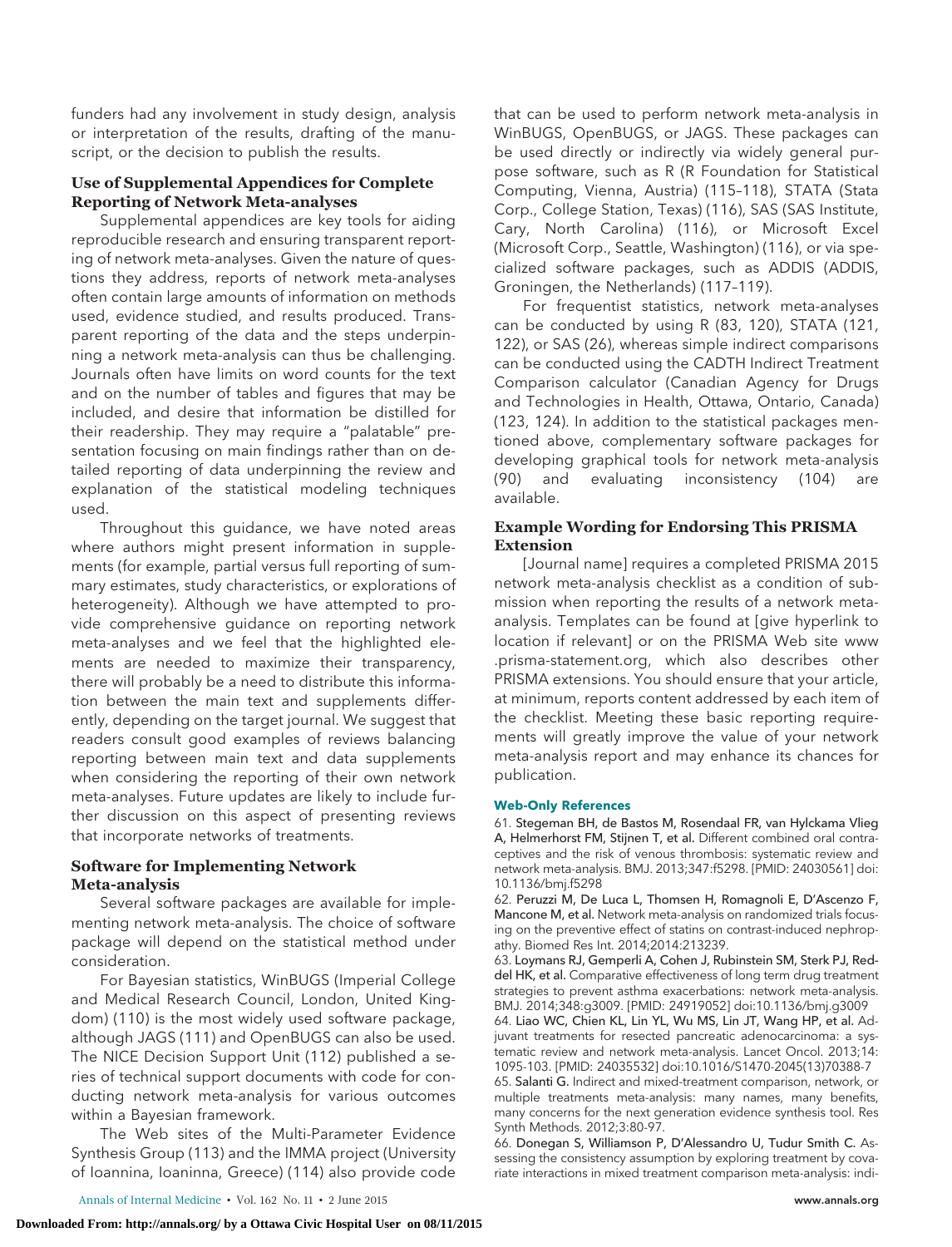vidual patient-level covariates versus aggregate trial-level covariates. Stat Med. 2012;31:3840-57. [PMID: 22786621] doi:10.1002/sim .5470

67. Mauri D, Polyzos NP, Salanti G, Pavlidis N, Ioannidis JP. Multipletreatments meta-analysis of chemotherapy and targeted therapies in advanced breast cancer. J Natl Cancer Inst. 2008;100:1780-91. [PMID: 19066278] doi:10.1093/jnci/djn414

68. Rochwerg B, Alhazzani W, Sindi A, Heels-Ansdell D, Thabane L, Fox-Robichaud A, et al; Fluids in Sepsis and Septic Shock Group. Fluid resuscitation in sepsis: a systematic review and network metaanalysis. Ann Intern Med. 2014;161:347-55. [PMID: 25047428] doi: 10.7326/M14-0178

69. Cooper NJ, Peters J, Lai MC, Juni P, Wandel S, Palmer S, et al. How valuable are multiple treatment comparison methods in evidence-based health-care evaluation? Value Health. 2011;14:371- 80. [PMID: 21296599] doi:10.1016/j.jval.2010.09.001

70. Tonelli AR, Zein J, Ioannidis JP. Geometry of the randomized evidence for treatments of pulmonary hypertension. Cardiovasc Ther. 2013;31:e138-46. [PMID: 24112824] doi:10.1111/1755-5922 .12050

71. Salanti G, Kavvoura FK, Ioannidis JP. Exploring the geometry of treatment networks. Ann Intern Med. 2008;148:544-53. [PMID: 18378949]

72. Salanti G, Higgins JP, Ades AE, Ioannidis JP. Evaluation of networks of randomized trials. Stat Methods Med Res. 2008;17:279- 301. [PMID: 17925316]

73. Kappagoda S, Ioannidis JP. Neglected tropical diseases: survey and geometry of randomised evidence. BMJ. 2012;345:e6512. [PMID: 23089149] doi:10.1136/bmj.e6512

74. Kim DD, Tang JY, Ioannidis JP. Network geometry shows evidence sequestration for medical vs. surgical practices: treatments for basal cell carcinoma. J Clin Epidemiol. 2014;67:391-400. [PMID: 24491794] doi:10.1016/j.jclinepi.2013.10.015

75. Rizos EC, Salanti G, Kontoyiannis DP, Ioannidis JP. Homophily and co-occurrence patterns shape randomized trials agendas: illustration in antifungal agents. J Clin Epidemiol. 2011;64:830-42. [PMID: 21411286] doi:10.1016/j.jclinepi.2010.11.017

76. Lathyris DN, Patsopoulos NA, Salanti G, Ioannidis JP. Industry sponsorship and selection of comparators in randomized clinical trials. Eur J Clin Invest. 2010;40:172-82. [PMID: 20050879] doi:10.1111/j .1365-2362.2009.02240.x

77. Ioannidis JP, Karassa FB, Druyts E, Thorlund K, Mills EJ. Biologic agents in rheumatology: unmet issues after 200 trials and \$200 billion sales. Nat Rev Rheumatol. 2013;9:665-73. [PMID: 23999553] doi: 10.1038/nrrheum.2013.134

78. Ioannidis JP, Karassa FB. The need to consider the wider agenda in systematic reviews and meta-analyses: breadth, timing, and depth of the evidence. BMJ. 2010;341:c4875. [PMID: 20837576] doi:10 .1136/bmj.c4875

79. Kim D, Tang J, Ioannidis JP. Comparative evidence is lacking on conservative versus invasive treatments for basal cell carcinoma. J Clin Epidemiol. 2014;67:391-400. doi: 10.1016/j.jclinepi.2013.10 .015

80. Higgins JP, Altman DG, Gøtzsche PC, Jüni P, Moher D, Oxman AD, et al; Cochrane Bias Methods Group. The Cochrane Collaboration's tool for assessing risk of bias in randomised trials. BMJ. 2011; 343:d5928. [PMID: 22008217] doi:10.1136/bmj.d5928

81. Caldwell D, Welton N, Dias S, Ades A. Selecting the best scale for measuring treatment effect in a network meta-analysis: a case study in childhood nocturnal enuresis. Res Synth Methods. 2012;3: 126-41.

82. Filippini G, Del Giovane C, Vacchi L, D'Amico R, Di Pietrantonj C, Beecher D, et al. Immunomodulators and immunosuppressants for multiple sclerosis: a network meta-analysis. Cochrane Database Syst Rev. 2013;6:CD008933. [PMID: 23744561] doi:10.1002/14651858 .CD008933.pub2

83. Windecker S, Stortecky S, Stefanini GG, da Costa BR, daCosta BR, Rutjes AW, et al. Revascularisation versus medical treatment in patients with stable coronary artery disease: network meta-analysis. BMJ. 2014;348:g3859. [PMID: 24958153] doi:10.1136/bmj.g3859

84. White I. Multivariate random effects meta-analysis. Stata J. 2009; 9:40-56.

85. Rucker G, Shwarzer G. Package 'netmeta': network meta-analysis with R. The R Project. 2013. Accessed at [http://cran.r-project.org](http://cran.r-project.org/web/packages/netmeta/netmeta.pdf) [/web/packages/netmeta/netmeta.pdf](http://cran.r-project.org/web/packages/netmeta/netmeta.pdf) on 28 February 2015.

86. Spiegelhalter D, Best N, Carlin B, Van Der Linde A. Bayesian measures of model complexity and fit. J R Stat Soc Series B Stat Methodol. 2002;64:583-639.

87. Spiegelhalter D, Abrams K, Myles J. Bayesian Approaches to Clinical Trials and Health-care Evaluation. Chichester, United Kingdom: J Wiley; 2004.

88. Leucht S, Cipriani A, Spineli L, Mavridis D, Orey D, Richter F, et al. Comparative efficacy and tolerability of 15 antipsychotic drugs in schizophrenia: a multiple-treatments meta-analysis. Lancet. 2013; 382:951-62. [PMID: 23810019] doi:10.1016/S0140-6736(13) 60733-3

89. Bucher HC, Guyatt GH, Griffith LE, Walter SD. The results of direct and indirect treatment comparisons in meta-analysis of randomized controlled trials. J Clin Epidemiol. 1997;50:683-91. [PMID: 9250266]

90. Chaimani A, Higgins JP, Mavridis D, Spyridonos P, Salanti G. Graphical tools for network meta-analysis in STATA. PLoS One. 2013; 8:e76654. [PMID: 24098547] doi:10.1371/journal.pone.0076654

91. Trinquart L, Ioannidis JP, Chatellier G, Ravaud P. A test for reporting bias in trial networks: simulation and case studies. BMC Med Res Methodol. 2014;14:112. [PMID: 25262204] doi:10.1186/1471 -2288-14-112

92. Trinquart L, Chatellier G, Ravaud P. Adjustment for reporting bias in network meta-analysis of antidepressant trials. BMC Med Res Methodol. 2012;12:150. [PMID: 23016799] doi:10.1186/1471-2288- 12-150

93. Mavridis D, Welton NJ, Sutton A, Salanti G. A selection model for accounting for publication bias in a full network meta-analysis. Stat Med. 2014;33:5399-412. [PMID: 25316006] doi:10.1002/sim .6321

94. Furukawa TA, Noma H, Caldwell DM, Honyashiki M, Shinohara K, Imai H, et al. Waiting list may be a nocebo condition in psychotherapy trials: a contribution from network meta-analysis. Acta Psychiatr Scand. 2014;130:181-92. [PMID: 24697518] doi:10.1111/acps .12275

95. Castellucci LA, Cameron C, Le Gal G, Rodger MA, Coyle D, Wells PS, et al. Efficacy and safety outcomes of oral anticoagulants and antiplatelet drugs in the secondary prevention of venous thromboembolism: systematic review and network meta-analysis. BMJ. 2013; 347:f5133. [PMID: 23996149] doi:10.1136/bmj.f5133

96. Caldwell DM, Gibb DM, Ades AE. Validity of indirect comparisons in meta-analysis [Letter]. Lancet. 2007;369:270. [PMID: 17258659]

97. Turner RM, Davey J, Clarke MJ, Thompson SG, Higgins JP. Predicting the extent of heterogeneity in meta-analysis, using empirical data from the Cochrane Database of Systematic Reviews. Int J Epidemiol. 2012;41:818-27. [PMID: 22461129] doi:10.1093/ije /dys041

98. Lam SK, Owen A. Combined resynchronisation and implantable defibrillator therapy in left ventricular dysfunction: Bayesian network meta-analysis of randomised controlled trials. BMJ. 2007;335:925. [PMID: 17932160]

99. Tan SH, Cooper NJ, Bujkiewicz S, Welton NJ, Caldwell DM, Sutton AJ. Novel presentational approaches were developed for reporting network meta-analysis. J Clin Epidemiol. 2014;67:672-80. [PMID: 24560089] doi:10.1016/j.jclinepi.2013.11.006

100. Gelman A, Carlin J, Stern H, Dunson D, Vehtari A, Rubin D. Bayesian Data Analysis. 3rd ed. Boca Raton, FL: CRC Pr; 2013.

101. Lu G, Welton N, Higgins JP, White I, Ades A. Linear inference for mixed treatment comparison meta-analysis: a two-stage approach. Res Synth Methods. 2011;2:43-60.

102. Caldwell DM, Welton NJ, Ades AE. Mixed treatment comparison analysis provides internally coherent treatment effect estimates